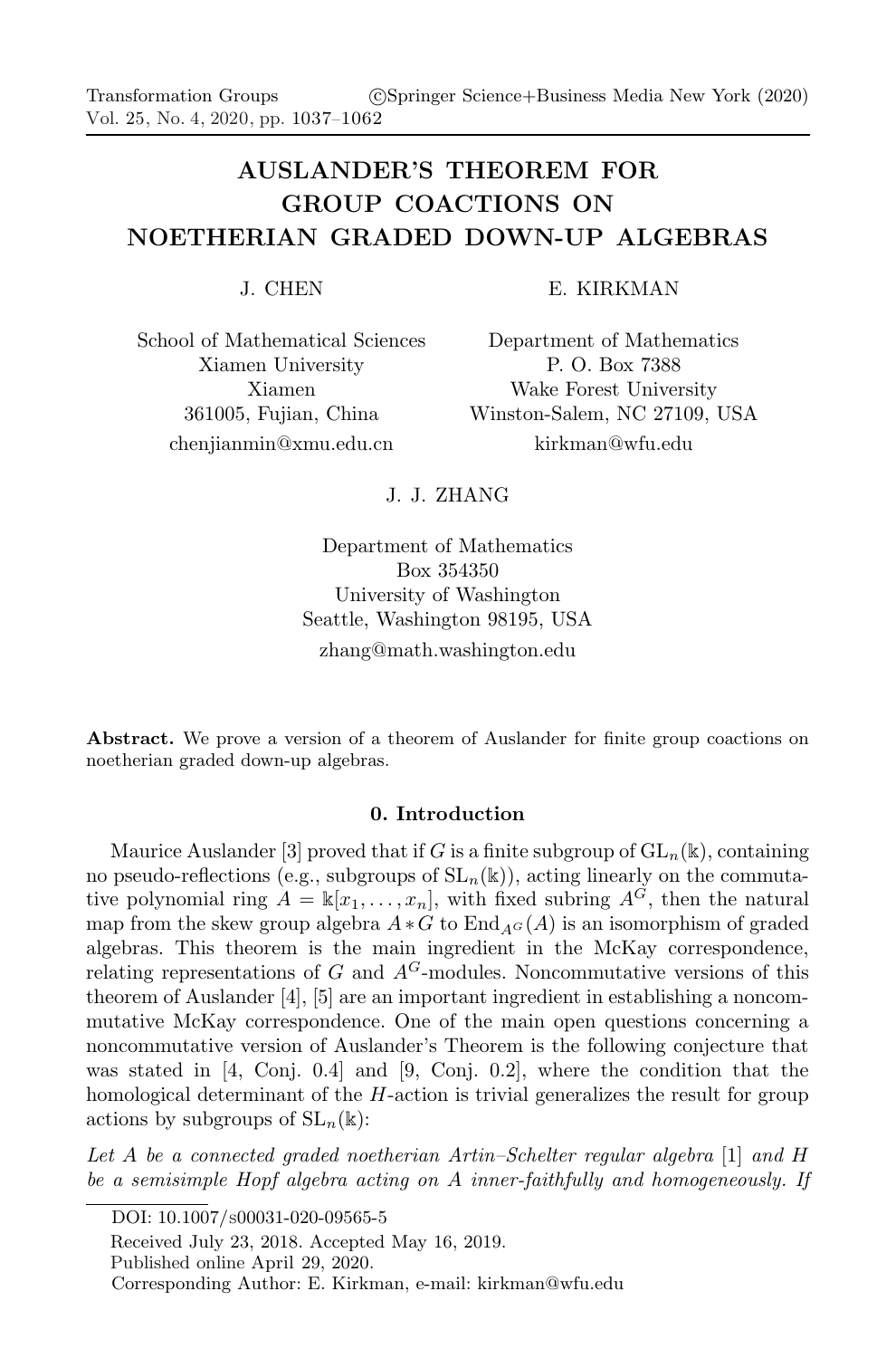the homological determinant of the  $H$ -action on  $A$  is trivial, then there is a natural graded algebra isomorphism

$$
A\#H \cong \mathrm{End}_{A^H}(A).
$$

By  $[9, Thm. 0.3]$  the above conjecture holds when A has global dimension two, which is one of the main results in [9]. It is natural to search for a proof of this conjecture for global dimension three (or higher). The paper [5] started this program by showing that the above conjecture holds for certain finite group actions on noetherian graded down-up algebras, which are Artin–Schelter regular algebras of global dimension three [5, Thm. 0.6]. Some interesting partial results concerning Auslander's Theorem have been proven in [4], [5], [12], [13], [21]. The goal of this paper is to verify the conjecture for finite group coactions on Artin– Schelter regular down-up algebras (Theorem 0.1). The idea of the proof is to use the pertinency introduced in [4] that has been one major tool for proving the noncommutative Auslander's Theorem.

Throughout the paper, let  $\Bbbk$  be a base field of characteristic zero, and all objects are over k.

Down-up algebras were introduced in 1998 by Benkart–Roby in [6], and, since then, these algebras have been studied extensively. Noetherian graded down-up algebras are Artin–Schelter regular algebras of global dimension three with two generators by a result of [20]. Let  $\alpha$  and  $\beta$  be two scalars in k. The graded downup algebra, denoted by  $\mathbb{D}(\alpha, \beta)$ , is generated by two elements d and u and subject to two relations

$$
d^2u = \alpha dud + \beta ud^2, \tag{E0.0.1}
$$

$$
du^2 = \alpha u du + \beta u^2 d. \tag{E0.0.2}
$$

This algebra is noetherian if and only if  $\beta \neq 0$ , and in this paper we always assume that  $\beta \neq 0$ . When  $\alpha = 0$ , we use  $\mathbb{D}_{\beta}$  instead of  $\mathbb{D}(0, \beta)$ . The groups of graded algebra automorphisms of the down-up algebras were computed in [15]. Recently, the invariant theory of graded down-up algebras under finite group actions and coactions has been studied in [17], [11], [13].

In a general setting, let H be a semisimple Hopf algebra and let K be its  $\Bbbk$ linear dual. Then  $K$  is also a semisimple Hopf algebra. It is well known that a left  $H$ -action on an algebra  $A$  is equivalent to a right  $K$ -coaction on  $A$ .

Suppose H is a semisimple Hopf algebra with integral  $\int$ , and A is an algebra with GKdim  $A < \infty$ . Here GKdim A denotes the Gelfand–Kirillov dimension of A. If H acts on A, by [4, Def. 0.1], the *pertinency* of the H-action on A is defined to be

$$
p(A, H) = \text{GKdim}\,A - \text{GKdim}((A \# H)/I) \tag{E0.0.3}
$$

where I is the 2-sided ideal of  $A\#H$  generated by  $1\# \int$ . Define the fixed subring of the H-action to be

$$
A^H = \{ a \in A \mid h \cdot (a) = \epsilon(h)a, \forall h \in H \}
$$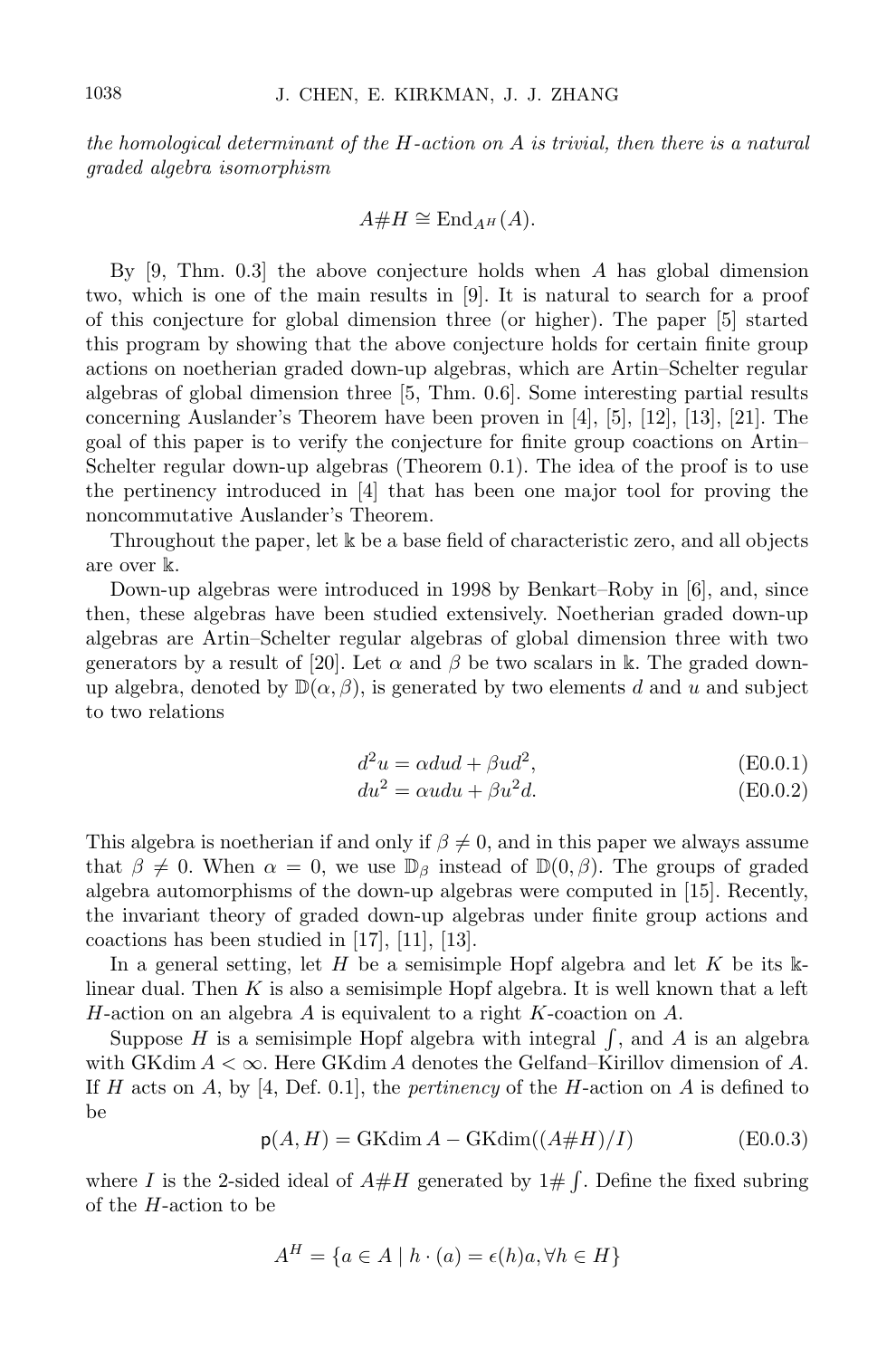where  $\epsilon$  is the counit of H. For any algebra A with H-action, there is a natural algebra homomorphism  $\phi : A \# H \to \text{End}_{A^H}(A)$  which sends  $a \# h$  to an  $A^H$ endomorphism of A:

$$
\phi(a\# h): x \mapsto a(h \cdot (x)), \ \ \forall \ x \in A.
$$

By [4, Thm. 0.3], if A is a noetherian, connected graded, Artin–Schelter regular and Cohen-Macaulay domain of GKdim  $\geq 2$ , then  $p(A, H) \geq 2$  if and only if the canonical map

$$
\phi: \quad A \# H \to \text{End}_{A^H}(A) \tag{E0.0.4}
$$

is an isomorphism. For simplicity, if  $\phi$  is an isomorphism, we say that  $(A, H)$  has the isom-property.

In this paper we are interested in the case when H is  $k^G := \text{Hom}_k(kG, k)$ , or equivalently, K is the group algebra  $\mathbb{K}G$  for some finite group G, and when A is the noetherian graded down-up algebra  $\mathbb{D}(\alpha,\beta)$ . Our main result is

**Theorem 0.1.** Let  $H := \mathbb{k}^G$  act on  $A := \mathbb{D}(\alpha, \beta)$  homogeneously and innerfaithfully, where  $\beta \neq 0$ . If the action has trivial homological determinant, then the pertinency  $p(A, H) \geq 2$ . As a consequence, Auslander's Theorem holds, namely, there is a natural isomorphism of graded algebras

$$
\phi: \quad A\#H \cong \mathrm{End}_{A^H}(A).
$$

Theorem 0.1 fails without the hypothesis of "trivial homological determinant", see Remark 1.6(2). Theorem 0.1 suggests there is a McKay correspondence for down-up algebras  $\mathbb{D}(\alpha,\beta)$ ; it follows from [9, Thm. A] that when Auslander's Theorem holds, there are bijections between several categories of modules, e.g., simple left H-modules and indecomposable direct summands of A as a left  $A<sup>H</sup>$ modules. The paper [22] shows that whenever Auslander's Theorem holds one can view  $A\#H$  as a generalized noncommutative crepant resolution (NCCR) of  $A^H$ , and when  $A^H$  is a central subalgebra of  $A\#H$ ,  $A\#H$  is an NCCR of  $A^H$ .

The paper is organized as follows: Section 1 contains some preliminary results, Section 2 contains the proof of Theorem 0.1, and Section 3 contains some examples.

Acknowledgments. The authors thank Kenneth Chan and Zhibin Gao for several conversations on the subject and their help with some computations in this paper and thank the referees for their very careful reading and extremely valuable comments. J. Chen was partially supported by the National Natural Science Foundation of China (Grant No. 11571286) and the Natural Science Foundation of Fujian Province of China (Grant No. 2016J01031). E. Kirkman was partially supported by grant #208314 from the Simons Foundation. J.J. Zhang was partially supported by the US National Science Foundation (Grant Nos. DMS-1402863 and DMS-1700825).

#### 1. Preliminaries

In this section we recall some basic definitions and make some comments. We will omit the definition of Artin–Schelter Gorensteinness and Artin–Schelter regularity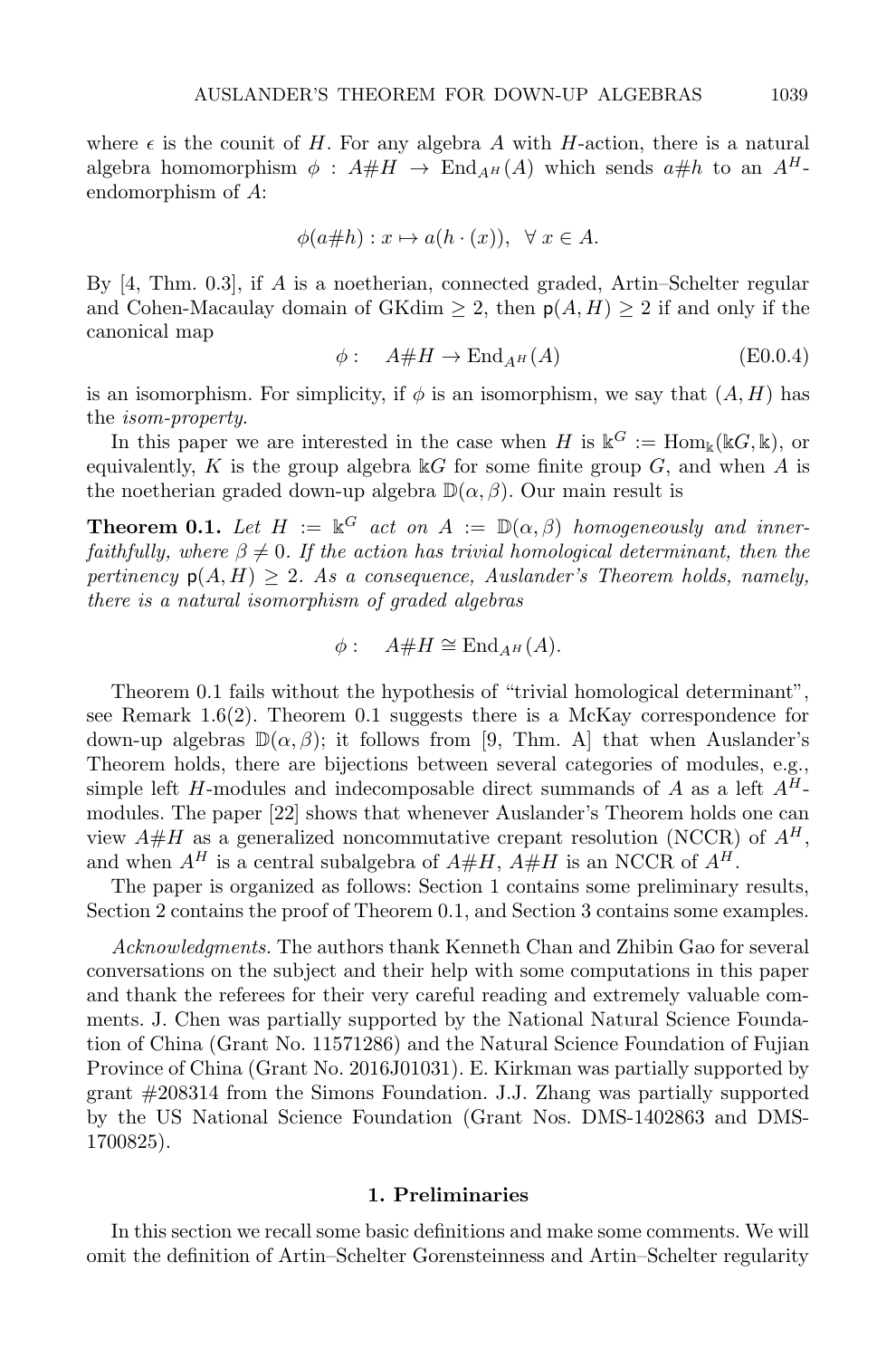[1] since these can be found in many other papers and we will not need these in the proof of the main result. As mentioned in the introduction, noetherian graded down-up algebras are Artin–Schelter regular of global dimension three.

We introduce a temporary concept. For a graded module  $C$  and an integer  $w$ , the wth shift of C, denoted by  $C(w)$ , is defined by  $C(w)_m = C_{w+m}$  for all  $m \in \mathbb{Z}$ .

**Definition 1.1.** Let  $H$  be a semisimple Hopf algebra acting on a connected graded algebra A homogeneously and inner-faithfully. Decompose A into

$$
\left(\bigoplus_{i=1}^{s} A^{H}(-w_{i})\right) \oplus B \tag{E1.1.1}
$$

as a right  $A^H$ -module for some integer  $s \geq 1$ , where B has no direct summand that is isomorphic to  $A^H(w)$  for some integer w. If  $B=0$ , H is called a reflection Hopf algebra with respect to A. If  $s \geq 2$  (but  $B \neq 0$ ), we say H is a fractionalreflection Hopf algebra with respect to  $A$ , since part (but not all) of  $A$  is a graded free  $A^H$ -module.

Lemma 1.2. Suppose H acts on a connected graded algebra A as a reflection (or fractional-reflection) Hopf algebra. Then:

- (1)  $(A, H)$  does not have the isom-property.
- (2) If A is a noetherian Artin–Schelter Gorenstein algebra, then the H-action on A does not have trivial homological determinant.

*Proof.* (1) Since H is a fractional-reflection Hopf algebra,  $s > 2$  in (E1.1.1). We write  $A = A^H \oplus A^H(-w_2) \oplus C$  where C is a right  $A^H$ -module. Note that w is necessarily positive since A is connected graded. There is a homogeneous  $A^H$ module map of degree  $-w_2$ :

$$
A \xrightarrow{\text{pr}_{A^H(-w_2)}} A^H(-w_2) \xrightarrow{\text{shift by degree } w_2} A^H \xrightarrow{\text{inclusion}} A.
$$

Then End<sub>AH</sub>(A) has a nonzero element of negative degree. On the other hand, every nonzero homogeneous element in  $A\#H$  has nonnegative degree. Therefore  $A#H \not\cong$  End<sub>AH</sub> (A).

(2) We now assume that A is noetherian and Artin–Schelter Gorenstein. If the H-action on A has trivial homological determinant, then, by [16, Thm. 3.6] and the proof of  $[16, \text{ Lem. } 3.5(d)]$ , we have

- (a)  $A<sup>H</sup>$  is noetherian and Artin–Schelter Gorenstein,
- (b) injdim  $A = \text{injdim } A^H =: d$ , and
- (c) the AS indices of A and  $A^H$  are the same, denoted by  $\ell$ .

Let  $\mathfrak m$  be the graded maximal ideal of  $A^H$ . We consider the local cohomology  $R^d\Gamma_{\mathfrak{m}}(A)^*$  as in [2], [16]. Since  $A^H(-w_2)$  is a direct summand of A (as a right  $A^H$ -module),  $R^d\Gamma_{\mathfrak{m}}(A^H(-w_2))^*$  is a direct summand of  $R^d\Gamma_{\mathfrak{m}}(A)^*$ . If both A and  $A<sup>H</sup>$  are Artin–Schelter Gorenstein, by [23, Lem. 3.5],

$$
R^d\Gamma_m(A)^* \cong A(-\ell)
$$
 and  $R^d\Gamma_m(A^H(-w_2))^* \cong A^H(-\ell+w_2)$ .

The lowest degree of nonzero element in  $R^d\Gamma_{\mathfrak{m}}(A^H(-w_2))^*$  is  $\ell-w_2$  and the lowest degree of nonzero element in  $R^d\Gamma_{\mathfrak{m}}(A)^*$  is  $\ell$ . Since  $w_2$  is positive, this is impossible. Therefore the H-action on A does not have trivial homological determinant.  $\square$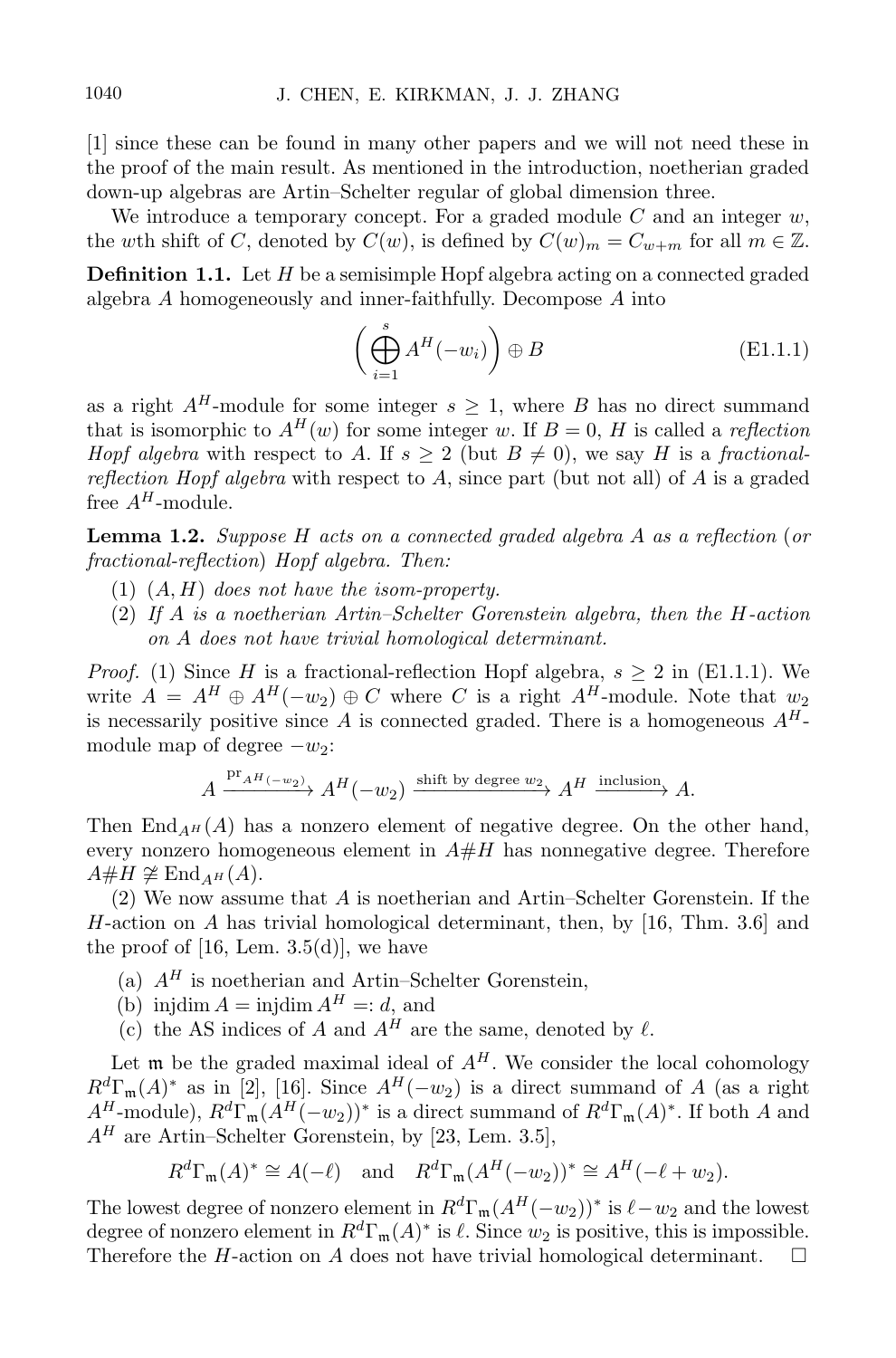*Remark 1.3.* Lemma 1.2(2) is a generalization of [8, Thm. 2.3].

The definition of maximal Cohen-Macaulay modules was extended to this context in [10, Def. 3.5].

**Proposition 1.4.** Let A be connected graded and suppose that  $(A, \mathbb{k}^G)$  has the isom-property. Write  $A=\bigoplus_{g\in G}A_g.$  If  $g\neq h,$  then  $A_g$  is not isomorphic to  $A_h(w)$ for any  $w \in \mathbb{Z}$ . As a consequence, if A is noetherian Artin–Schelter Gorenstein, there are at least  $|G|$  non-isomorphic graded maximal Cohen-Macaulay modules over  $A^{co}$  G, up to degree shift.

*Proof.* Let  $B = A^{\text{co }G}$ . Suppose to the contrary that  $A_g \cong A_h(w)$  for some  $g \neq h$ . If  $w \neq 0$ , then  $\text{End}_B(A)$  has an element of negative degree. So  $A# \mathbb{K}^G \not\cong \text{End}_B(A)$ , a contradiction. If  $w = 0$ , then the degree zero part of  $\text{End}_B(A)$  contains a  $2 \times 2$  matrix algebra which is not commutative. However the degree 0 part of  $A\# \mathbb{K}^G$  is  $\mathbb{K}^G$ , which is commutative. Therefore  $A\# \mathbb{K}^G \not\cong \text{End}_B(A)$ , a contradiction. Therefore  $A_g$  is not isomorphic to  $A_h(w)$  if  $g \neq h$ .

The consequence is clear.  $\square$ 

The homological (co)determinant is defined in [16]. We need some facts about the homological (co)determinant of group coactions on down-up algebras. Suppose that  $\mathbb{D}_{\beta}$  is G-graded with  $\deg_G d = g_1$  and  $\deg_G u = g_2$  (or equivalently, G coacts on  $\mathbb{D}_{\beta}$ ). Assume that the G-coaction on  $\mathbb{D}_{\beta}$  is inner-faithful, which is equivalent to the condition that G is generated by  $g_1$  and  $g_2$ , in this case.

**Lemma 1.5.** Retain the above notation. The homological  $(co)$  determinant of the  $\mathbb{k}^G$ -action (or G-coaction) on  $\mathbb{D}_{\beta}$  is  $g_1^2g_2^2$ , and is trivial if and only if  $g_1^2g_2^2=1$ , where  $1$  is the unit of  $G$ .

*Proof.* Let  $A = \mathbb{D}_{\beta}$ . Since G coacts on A homogeneously, A is a  $\mathbb{Z} \times G$ -graded algebra. Recall that  $\mathbb{D}_{\beta}$  is generated by d and u subject to relations

$$
d^2u = \beta ud^2, \quad du^2 = \beta u^2d.
$$

By using the generators and relations of  $A$ , one checks that the  $G$ -graded resolution of the trivial  $A$ -module  $\Bbbk$  is

$$
0 \to A(g_1^{-2}g_2^{-2}) \to A(g_1^{-1}g_2^{-2}) \oplus A(g_1^{-2}g_2^{-1}) \to A(g_1^{-1}) \oplus A(g_2^{-1}) \to A \to \mathbb{k} \to 0.
$$

Using this resolution to compute the Ext-group, one sees that  $\text{Ext}_{A}^{3}(\mathbb{k}, \mathbb{k}) \cong \mathbb{k}(g_1^2 g_2^2)$ as a G-graded vector space. Hence the G-coaction maps a basis element  $\mathfrak{e} \in$  $\text{Ext}_{A}^{3}(\mathbb{k}, \mathbb{k})$  to  $\mathfrak{e} \otimes g_{1}^{2}g_{2}^{2}$ . By definition, the homological codeterminant of the Gcoaction is  $g_1^2 g_2^2$ . The assertion follows.  $\square$ 

Next we make some comments about [11, Example 2.1].

*Remark 1.6.* Consider the algebra  $\mathbb{D} := \mathbb{D}_1$  as in [11, Example 2.1].

(1) By [5, Thm. 0.6], if  $H = \mathbb{k}G$  for any finite group G acting on  $\mathbb{D}$ , then  $p(\mathbb{D}, G) \geq 2$  and  $\mathbb{D} * G \cong \text{End}_{\mathbb{D}^G}(\mathbb{D})$ , so that Auslander's Theorem holds for group actions on  $\mathbb{D}$ ; this result was expected because all finite groups acting on  $\mathbb{D}$  are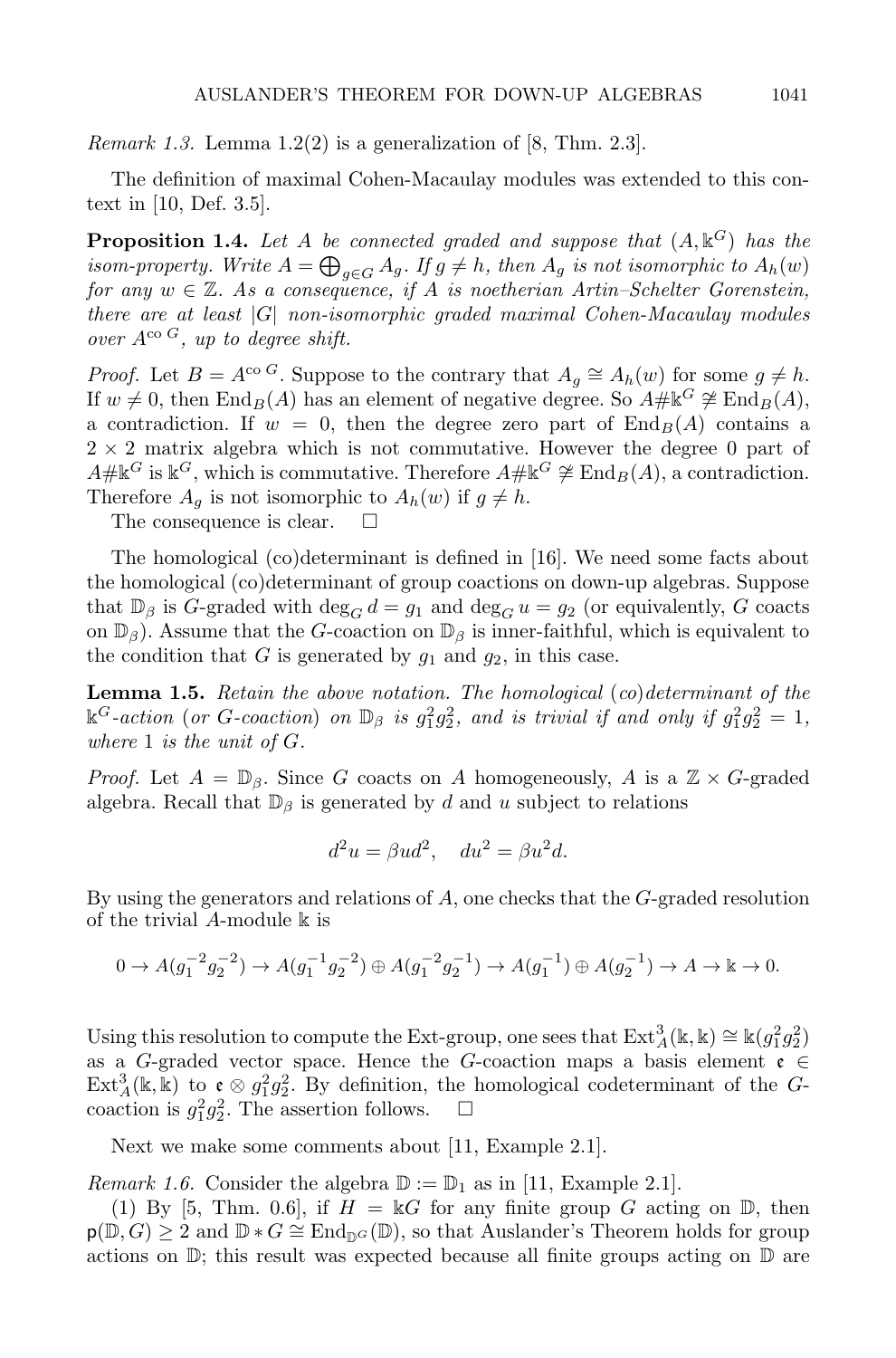"small", since they have no reflections, in a sense made precise in [17]. But, when  $H = \mathbb{k}^G$  as in [11, Example 2.1 and Lemma 2.2], H is a fractional-reflection Hopf algebra with respect to  $\mathbb D$ , so by Lemma 1.2(1),  $(\mathbb D, H)$  does not have the isomproperty, namely, Auslander's Theorem fails. By [4, Thm. 0.3],  $p(\mathbb{D}, \mathbb{k}^G) \leq 1$ , and by Lemma 1.2(2), the  $k^G$ -action does not have trivial homological determinant. Hence group actions behave differently from group coactions.

(2) By [16, Cor. 4.11] or [17, Prop. 0.2(2)], if  $H = \mathbb{k}G$  for some finite group G, then  $\mathbb{D}^G$  is Gorenstein if and only if the G-action on  $\mathbb D$  has trivial homological determinant. This result was expected because, again, these groups contain no reflections of D. However, [11, Example 2.1] shows that when  $H = \mathbb{k}^G$ , this statement fails, namely,  $\mathbb{D}^{co} G$  is Gorenstein, but the  $k^G$ -action does not have trivial homological determinant. This result is surprising, and there might be a relationship between the facts in parts (1) and (2).

(3) Theorem 0.1 implies that if the  $k^G$ -action on  $D$  has trivial homological determinant, then  $p(\mathbb{D}, \mathbb{k}^G) \geq 2$  and  $\mathbb{D} \# \mathbb{k}^G \cong \text{End}_{\mathbb{D}^{co}} G(\mathbb{D})$ .

(4) In the commutative case, when a semisimple Hopf algebra acts on a polynomial ring  $A := \mathbb{k}[x_1, \ldots, x_n]$ , Auslander's Theorem fails if and only if there is a nontrivial Hopf subalgebra  $H_0 \subseteq H$  (in this case, H and  $H_0$  are group algebras  $\Bbbk G$  and  $\Bbbk G_0$  respectively for some  $G_0 \subseteq G$ ) such that  $A^{H_0}$  is Artin–Schelter regular; this happens if and only if  $G$  contains a reflection, or equivalently,  $G$ is not small. Recall that a finite subgroup G of  $GL_n(\mathbb{k})$  is small if it does not contain any reflections. Hence one might conjecture that Auslander's Theorem holds for a semisimple Hopf algebra if and only if there is no such Hopf subalgebra, and that this definition is the generalization for Hopf algebras of the notion of a "small group". However, [11, Example 2.1], where  $H = \mathbb{k}^G$ , shows that this definition of an analogue of a "small subgroup" does not work, since in this example Auslander's Theorem fails, but as one can easily check, or use [17, Prop. 0.2(2)], that there is NO nontrivial Hopf subalgebra  $H_0 \subseteq H$  such that  $\mathbb{D}^{H_0}$  is Artin-Schelter regular. So it is not clear how to generalize Auslander's Theorem beyond our noncommutative analogue of subgroups of  $SL_n(\mathbb{k})$  (namely H-actions with trivial homological determinant) to a noncommutative analogue for Hopf algebras of the notion of "small" groups (groups containing no reflections).

**Question 1.7.** For actions (and coactions) by semisimple Hopf algebras  $H$  on Artin–Schelter regular algebras A, is there an analogue of the action on  $\mathbb{K}[x_1, \ldots, x_n]$ by a finite "small" subgroup of  $GL_n(\mathbb{k})$  (a condition for Hopf actions with nontrivial homological determinant for which Auslander's Theorem holds)?

To prove Theorem 0.1, we only need to show that  $p(\mathbb{D}(\alpha,\beta),\mathbb{k}^G) \geq 2$ . The pertinency  $p(A, H)$  is defined in (E0.0.3).

Let  $\int$  be the integral of a semisimple Hopf algebra  $H$ , and  $I$  be the two-sided ideal of  $A\#H$  generated by  $1\# \int$ . Recall that a  $\mathbb{k}^G$ -action on an algebra A is equivalent to a G-grading on A.

We recall the following result from [4] that will be used in the pertinency computation.

**Lemma 1.8.** Let  $H := (kG)^{\circ}$  act on A inner-faithfully, and write  $A = \bigoplus_{g \in G} Ag$ . (1) [4, Lem. 5.1(3)] If  $f \in \bigcap_{g \in G} AA_g$  then  $f \# 1 \in I$ .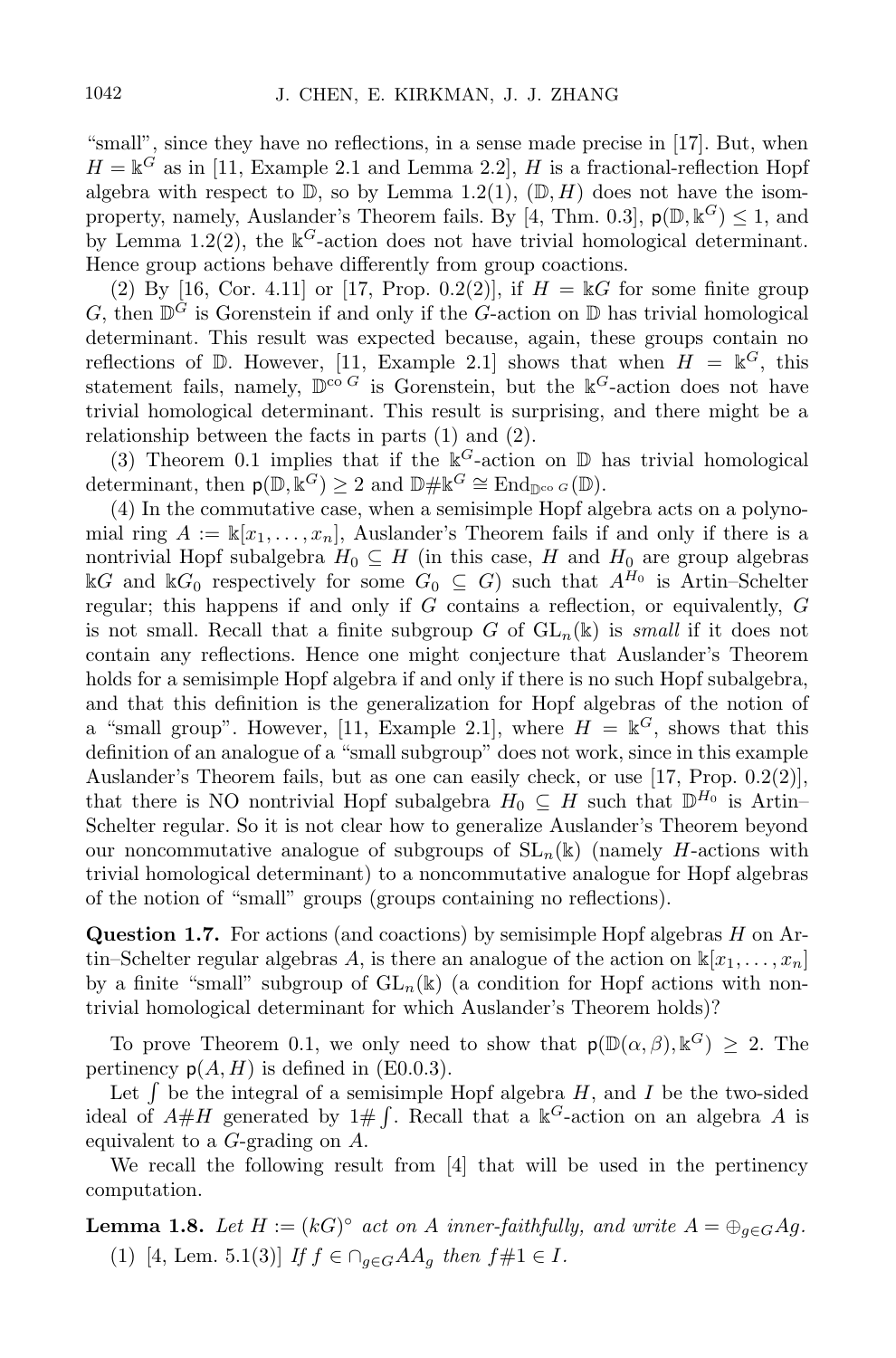(2) [4, Lem. 5.1 (6)]

$$
\mathsf{p}(R, H) \ge d - \text{GKdim}\,A / (\cap_{g \in G} A A_g) \ge d - \max\{\text{GKdim}\,A / A A_g | g \in G\}.
$$

The following is a modification of [4, Lem. 5.1(4)].

**Lemma 1.9.** Let G be a finite group and  $\mathbb{k}^G$  act on A inner-faithfully and homogeneously. Let  $z \in A$ .

- (1) Suppose that, for each  $g \in G$ , there is an  $x \in A$  of G-degree g and  $y \in A$ such that  $z = yx$ . Then  $z \# 1$  is in the ideal of  $A \# \mathbb{K}^G$  generated by  $e := 1 \# \int$ .
- (2) Suppose  $z = f_n \cdots f_1$  is such that the collection (with possible repetitions)

 $\{1, \deg_G(f_1), \deg_G(f_2f_1), \ldots, \deg_G(f_{n-1} \cdots f_2f_1), \deg_G(z)\}\$ 

includes all elements in G. Then  $z\#1$  is in the ideal of  $A\#k^G$  generated by  $e := 1 \# \int$ .

*Proof.* (1) Since  $z = yx \in AA_g$  for each g, we have  $z \in \bigcap_{g \in G} AA_g$ . The assertion follows from Lemma 1.8.

(2) This is a special case of part (1).  $\Box$ 

In the next lemma we use some arguments from Bergman's Diamond Lemma [7]. Recall that  $\mathbb{D}(\alpha, \beta)$  is generated by d and u. We use the ordering  $d \lt u$  in this paper. Two relations of  $\mathbb{D}(\alpha, \beta)$ , namely, (E0.0.1)–(E0.0.2) can be written as

$$
ud^2 = \text{lower terms},
$$
  

$$
u^2d = \text{lower terms}
$$

where "lower terms" stands for a linear combination of monomials that have lower degree (in the lexicographic order) than the terms explicitly appearing in the same equation.

#### Lemma 1.10. Retain the above notation.

(1) Let W be an ideal of  $\mathbb{D}(\alpha, \beta)$  such that, in the factor ring  $\mathbb{D}(\alpha, \beta)/W$ , there are relations

$$
d^{s}(ud)^{i} = \text{lower terms},
$$
  

$$
u^{t} = \text{lower terms}
$$

for some i, s,  $t > 0$ . Then  $GK\dim \mathbb{D}(\alpha, \beta)/W \leq 1$ .

(2) Let W be an ideal of  $\mathbb{D}_{\beta}$  such that, in the factor ring  $\mathbb{D}_{\beta}/W$ , there are relations

$$
d^{2s}(du)^i = \text{lower terms},
$$
  

$$
(ud)^j u^{2t} = \text{lower terms}
$$

for some  $i, j, s, t \geq 0$ . Then GKdim  $\mathbb{D}_{\beta}/W \leq 1$ .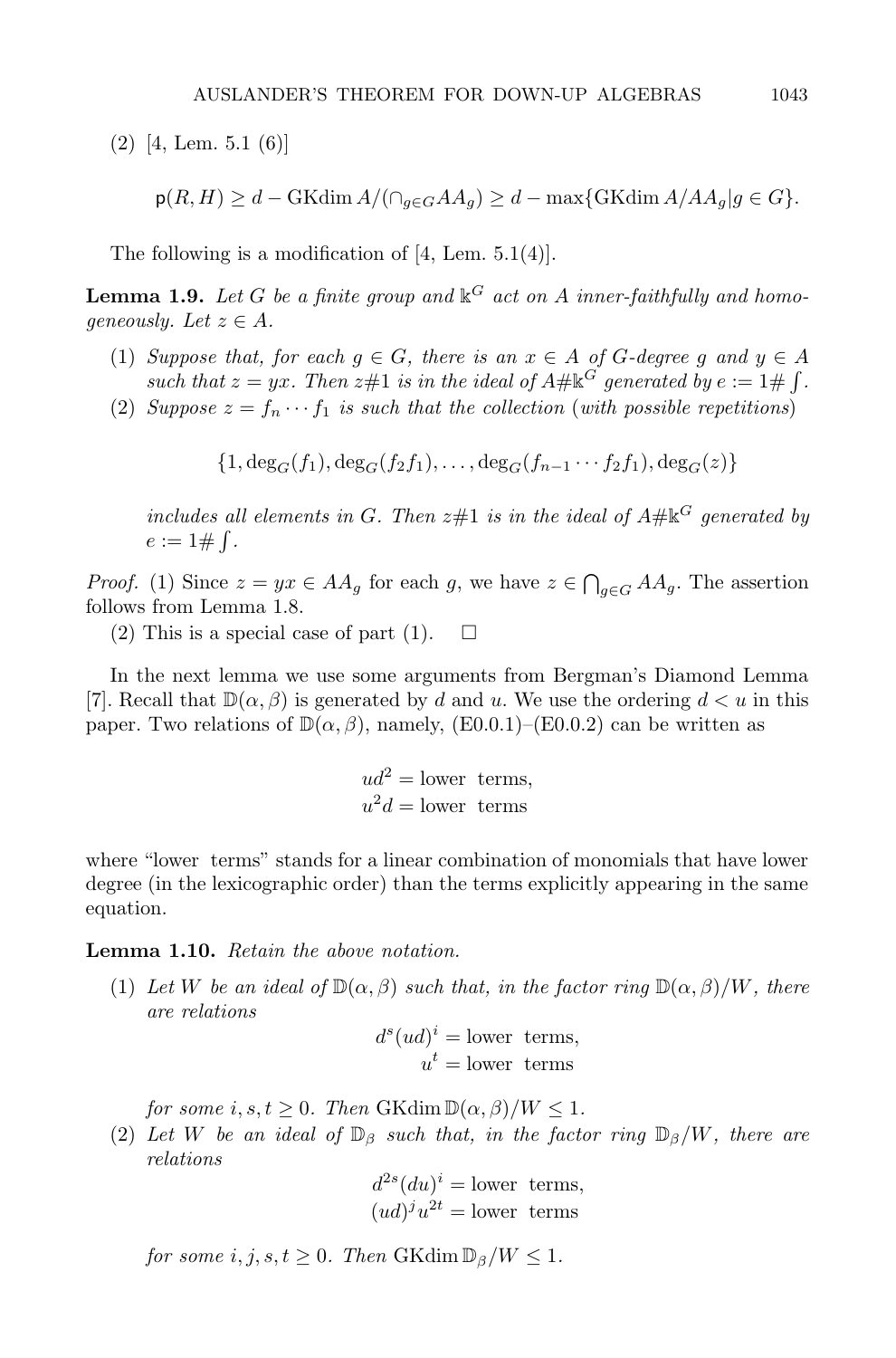*Proof.* (1) Together with  $(E0.0.1)$ - $(E0.0.2)$ , we have at least four relations

 $ud^2 =$ lower terms.  $u^2d =$ lower terms,  $d^s (ud)^i =$  lower terms,  $u^t =$ lower terms

in the factor ring  $\mathbb{D}(\alpha, \beta)/W$ . By the Diamond Lemma [7] and using the first two relations,  $\mathbb{D}(\alpha,\beta)/W$  has a k-linear basis consisting of monomials of the form

$$
d^a (ud)^b u^c, \quad a, b, c \ge 0
$$

with some constraints. (A similar statement is  $[11, \text{ Lem. } 1.1(3)]$  where we use the order  $u < d$ .) Two of the constraints are (i) either  $a < s$  or  $b < i$  and (ii)  $c < t$ , which follows from the last two relations of  $\mathbb{D}(\alpha,\beta)/W$ . Therefore, for each Ndegree d, the k-dimension of  $(\mathbb{D}(\alpha,\beta)/W)_d$  is uniformly bounded. As a consequence of a Gelfand–Kirillov dimension computation [5, (E1.1.6)], GKdim  $\mathbb{D}(\alpha,\beta)/W \leq 1$ .

(2) The proof is similar to the one of part (1) and uses the fact that  $d^2$  and  $u^2$ are normal elements of  $\mathbb{D}_\beta$ .

Without loss of generality, we can assume that  $s = t = i = j =: a > 0$  and re-use the letters  $i$  and  $j$ . Let

$$
d^{2a}(du)^a = \text{lower terms},
$$
  

$$
(ud)^a u^{2a} = \text{lower terms}
$$

in  $\mathbb{D}_{\beta}/W$ . Then

$$
d^{4a}u^{4a} = \lambda (d^{2a}(du)^a)((ud)^a u^{2a}) =
$$
lower terms

in  $\mathbb{D}_{\beta}/W$ , for some  $\lambda \in \mathbb{k}$ . Then  $d^{4a}u^{4a} = d^{4a+1}f$  in  $\mathbb{D}_{\beta}/W$  for some f. Since  $u^2$ skew-commutes with  $d$  and  $u$ , we obtain that

$$
d^{4a}(ud)^j u^{4a} = d^{4a+1} f'
$$

or

$$
d^{4a}(ud)^j u^{4a} = \text{lower terms.}
$$

Therefore

$$
d^i(ud)^j u^k = \text{lower terms}
$$

in  $\mathbb{D}_{\beta}/W$  when at least two of indices i, j, k are larger than 4a. By the Diamond Lemma argument as in the proof of part  $(1)$ , for each N-degree d, the k-dimension of  $(\mathbb{D}_{\beta}/W)_{d}$  is uniformly bounded. By [5, (E1.1.6)], GKdim  $\mathbb{D}_{\beta}/W \leq 1$ .

1044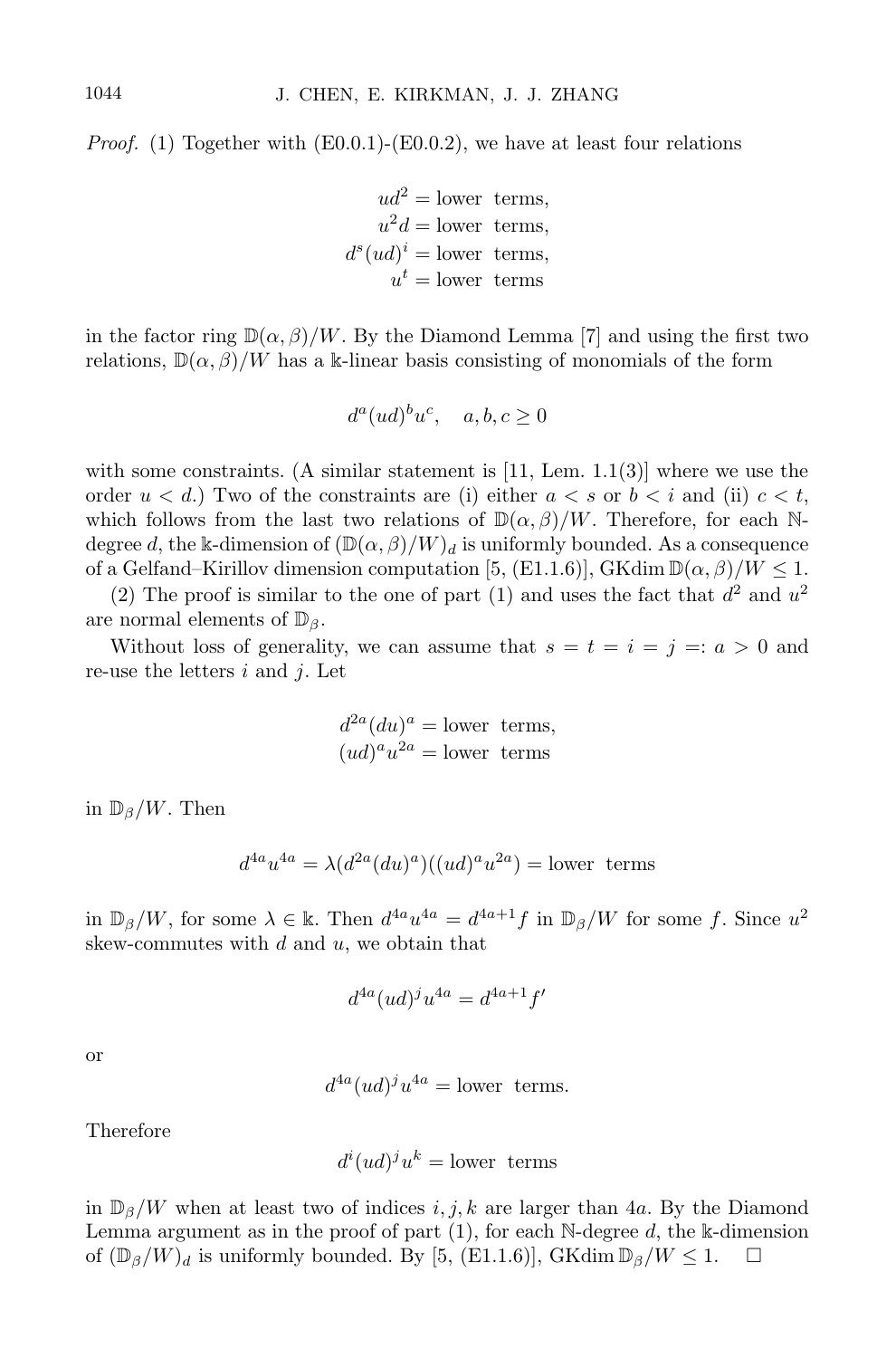#### 2. Proof of Theorem 0.1

In this section we prove the main result, the theorem of Auslander for group coactions on down-up algebras. First we recall a result from [11].

Let  $\mathbb F$  be the algebra generated by x and y, subject to two relations

$$
x^3 = yxy \quad \text{and} \quad y^3 = xyx. \tag{E2.0.1}
$$

As a graded algebra,  $\mathbb F$  is isomorphic to  $\mathbb D_{-1}$  [11, Lem. 1.5(1)]. Let  $\mathbb H$  be the algebra generated by  $x$  and  $y$ , subject to two relations

$$
x^{2}y + yx^{2} - 2y^{3} = 0 \quad \text{and} \quad -2x^{3} + xy^{2} + y^{2}x = 0. \quad (E2.0.2)
$$

Then, as a graded algebra,  $\mathbb{H}$  is isomorphic to  $\mathbb{D}(-2, -1)$  [11, Lem. 1.9(1)].

**Lemma 2.1** ([11, Prop. 1.12]). Suppose G is a finite non-cyclic group coacting on  $A := \mathbb{D}(\alpha, \beta)$  homogeneously and inner-faithfully. Then one of the following occurs.

- (1)  $\alpha = 0$  and u and d are G-homogeneous after a change of variables.
- (2) A is isomorphic to  $\mathbb F$  and using the generators of  $\mathbb F$ , both x and y are Ghomogeneous.
- (3) A is isomorphic to  $\mathbb H$  and using the generators of  $\mathbb H$ , both x and y are G-homogeneous.
- (4) G is abelian and there are linearly independent elements x and y of  $\mathbb{D}(\alpha, -1)$ of degree one such that

$$
\alpha x^{2}y + (-2 - \alpha)xyx + \alpha yx^{2} + (2 - \alpha)y^{3} = 0,(2 - \alpha)x^{3} + \alpha xy^{2} + (-2 - \alpha)yxy + \alpha y^{2}x = 0
$$

and x and y are G-homogeneous.

(5) G is abelian and u and d are G-homogeneous after a change of variables.

The above lemma shows that there are plenty of interesting examples of finite group coactions on noetherian down-up algebras.

Note that the hypothesis of "G being non-cyclic" is needed in the above lemma which was proved in [11]. In the present paper we will also consider cyclic cases. In particular, our main theorem does not need the hypothesis of "G being non-cyclic".

We separate the proof of Theorem 0.1 into subcases according to the above lemma. In Cases 1 and 2 we assume that  $G$  is not cyclic; the cyclic cases will be included in Case 3.

### 2.1. Case 1:  $\alpha = 0$ , u and d are G-homogeneous

In this subsection, as  $\alpha = 0$ , A is the down-up algebra

$$
\mathbb{D}_{\beta} := \mathbb{k} \langle d, u \rangle / (d^2 u - \beta u d^2, du^2 - \beta u^2 d), \ \ \beta \in \mathbb{k}^{\times}.
$$

Suppose that  $\mathbb{D}_{\beta}$  is G-graded with  $\deg_{G} d = g_1$  and  $\deg_{G} u = g_2$ . Since  $\mathbb{D}_{\beta}$  is generated by d and u, G is generated by  $g_1$  and  $g_2$ . Let

$$
X_1 := \{ (g_2 g_1)^i \mid i \ge 0 \} \cup \{ g_1 (g_2 g_1)^i \mid i \ge 0 \} \subseteq G \tag{E2.1.1}
$$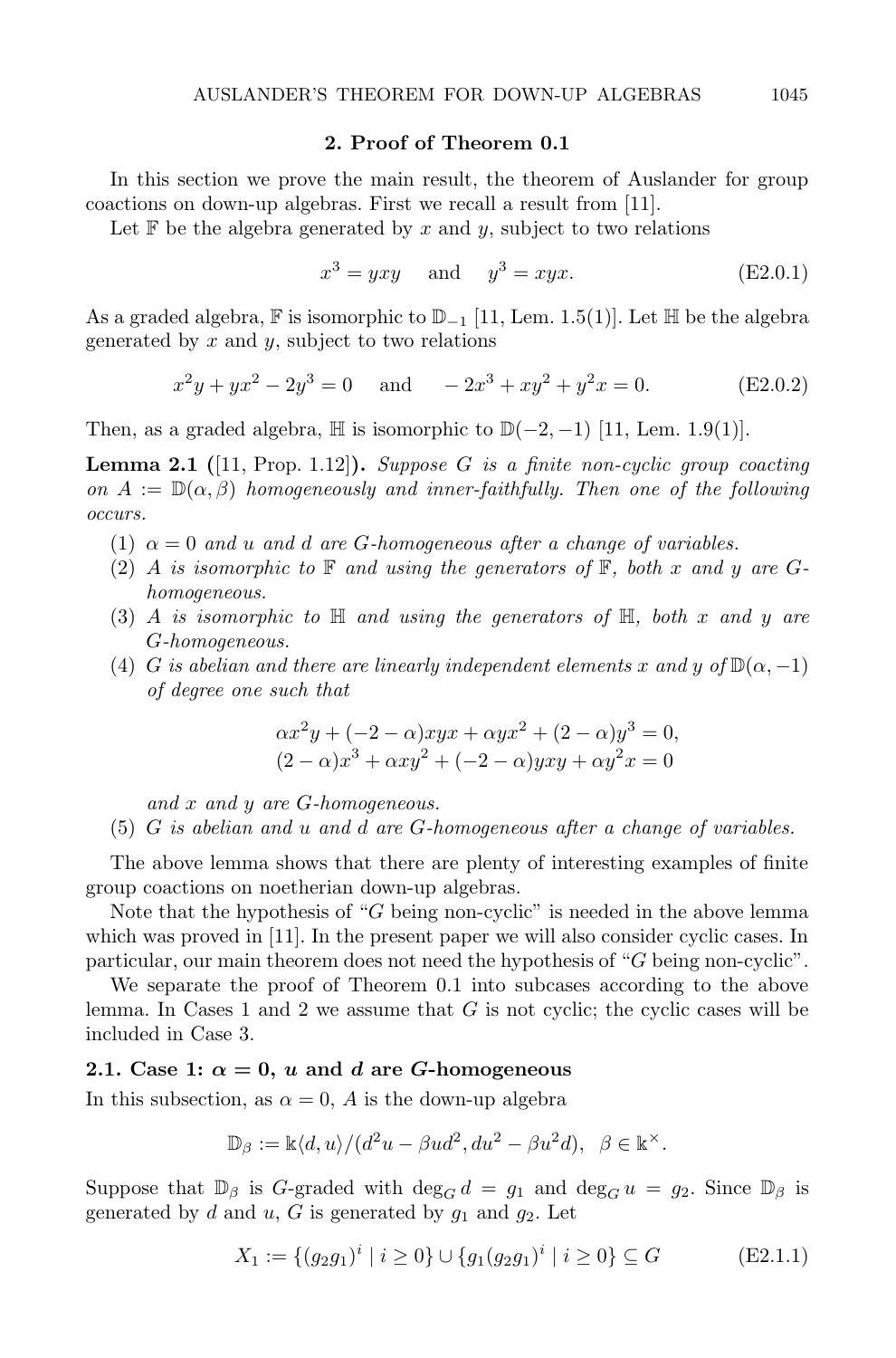and

$$
X_2 := \{ (g_1 g_2)^i \mid i \ge 0 \} \cup \{ g_2 (g_1 g_2)^i \mid i \ge 0 \} \subseteq G. \tag{E2.1.2}
$$

As in [4, Lem. 5.1] let

$$
J := \text{the ideal of } A \text{ generated by } \bigcap_{g \in G} AA_g \tag{E2.1.3}
$$

when a group  $G$  coacts on  $A$ .

**Lemma 2.2.** Suppose that  $\langle g_1 \rangle X_1 = G = \langle g_2 \rangle X_2$ . Then  $p(\mathbb{D}_{\beta}, \mathbb{k}^G) \geq 2$ .

*Proof.* Let  $A = \mathbb{D}_{\beta}$ . By Lemma 1.8 (2) it suffices to show that

$$
GKdim A/J \le 1
$$

where J is defined as in  $(E2.1.3)$ . By Lemma 1.10(2), it suffices to show that  $v := d^{2a}(du)^{a+1}$  and  $w := u^{2a}(ud)^a$  are in the ideal J, where  $a = |G|$ . By symmetry, we show only that  $v$  is in  $J$ .

Since  $v = dd^{2a}(ud)^{a}u$ , it suffices to show that  $f := d^{2a}(ud)^{a}$  is in J. By hypothesis  $\langle g_1 \rangle X_1 = G$ , every element g in G is of the form  $g_1^i(g_2g_1)^j$  for some  $a \geq i, j \geq 0$ . Since  $d^2$  is normal, we can write f as  $c(ud)^{a-j}d^{2a-i} \cdot d^i(ud)^j$ , for some  $c \in \mathbb{k}^{\times}$  with  $\deg_G d^i(du)^j = g_1^i(g_2g_1)^j = g$ . Then  $f \in AA_g$  for all g, which implies that  $f \in J$  as required.  $\square$ 

**Lemma 2.3.** Suppose G is generated by  $g_1, g_2$  and  $\langle g_1^2 \rangle = \langle g_2^2 \rangle$ . Then  $\langle g_1 \rangle X_1 =$  $G = \langle g_2 \rangle X_2.$ 

*Proof.* Let N be the normal subgroup of G generated by  $g_1^2$  and  $g_2^2$ . Then  $G/N$ is a dihedral group  $D_{2n}$ . In this case the image of  $X_1$  in  $G/N$  consists of all elements in  $G/N$ . Then  $G = N X_1$ . Under the hypothesis, we have  $N = \langle g_1^2 \rangle$ . Hence  $\langle q_1 \rangle X_1 = G$ . By symmetry,  $G = \langle q_2 \rangle X_2$ .  $\Box$ 

Now we are ready to prove a part of Theorem 0.1.

Proposition 2.4. Retain the notation as in Theorem 0.1. Suppose further that  $\alpha = 0$  and u and d are G-homogeneous. Then  $p(A, H) \geq 2$ .

*Proof.* By Lemma 1.5, when the  $\mathbb{k}^G$ -action on  $\mathbb{D}_{\beta}$  has trivial homological determinant,  $g_1^2 = g_2^{-2}$ . Hence  $\langle g_1^2 \rangle = \langle g_2^2 \rangle$ . By Lemma 2.3,  $\langle g_1 \rangle X_1 = G = \langle g_2 \rangle X_2$ . Now the main assertion follows from Lemma 2.2.  $\Box$ 

#### 2.2. Case 2:  $A = \mathbb{H}$ , x and y are G-homogeneous

In this subsection we have that  $A = \mathbb{H}$  and that x and y in  $\mathbb{H}$  are G-homogeneous. Let  $g_1 = \deg_G x$  and  $g_2 = \deg_G y$ . By the relations of  $\mathbb{H}$ , one sees that  $g_1^2 = g_2^2$ . Two relations of H can be written as

$$
x(x^2 - y^2) = -(x^2 - y^2)x
$$
 and  $y(x^2 - y^2) = -(x^2 - y^2)y$ .

Define a filtration  $\mathcal F$  on  $\mathbb H$  by

$$
F_i\mathbb{H} = (\mathbb{k}x + \mathbb{k}y + \mathbb{k}z)^i, i \ge 0
$$

where  $z = x^2 - y^2$ . It is easy to see that the G-coaction preserves this filtration. Let B be gr<sub>F</sub>H. Then  $B \cong (\mathbb{k}\langle x,y\rangle/((x^2-y^2))[z,\sigma]$  where  $\sigma$  maps  $x \to -x$  and  $y \to -y$ . Then G coacts on B by  $\deg_G x = g_1, \deg_G y = g_2$  and  $\deg_G z = g_1^2$ . The following lemma follows from [4, Lem. 3.6].

1046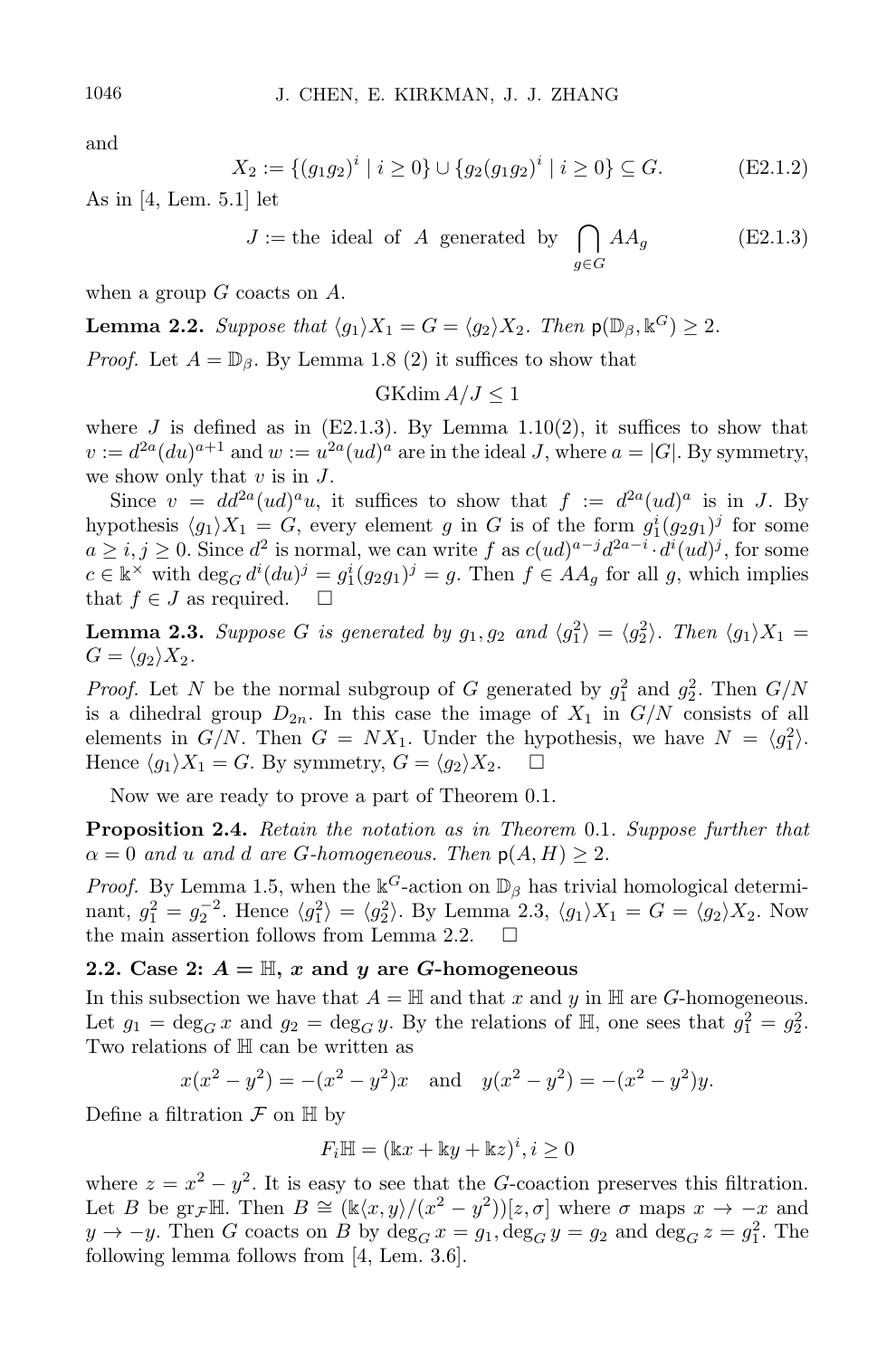**Lemma 2.5.** Retain the above notation. Then  $p(\mathbb{H}, \mathbb{k}^G) \ge p(B, \mathbb{k}^G)$ .

By the above lemma, it suffices to show that  $p(B, \mathbb{k}^G) \geq 2$ . For the rest of the proof we follow the proof in Case 1.

**Lemma 2.6.** Let J be an ideal of B containing both  $x^{2s}(yx)^i$  and  $(xy)^jz^t$  for some  $i, j, s, t \geq 0$ . Then GKdim  $B/J \leq 1$ .

*Proof.* Without loss of generality, we can assume that  $s = t = i = j =: a > 0$  and re-use letters *i* and *j*. Let  $f_1 = x^{2a}(yx)^a$  and  $f_2 = (xy)^a z^a$  in *J*. Then  $x^{6a} z^a \in$  $\mathbf{k}f_1f_2 \subseteq J$ . Note that *B* has a k-linear basis

$$
\{x^{i}(yx)^{j}z^{k} \mid i, j, k \ge 0\} \cup \{x^{i}(yx)^{j}z^{k}y \mid i, j, k \ge 0\}.
$$

Since  $x^2 (= y^2)$  and z are skew-commuting with  $x, y, z$ , every element is of the form  $x^{i}(yx)^{j}z^{k}$  or  $x^{i}(yx)^{j}z^{k}y$  is 0 in  $B/J$  when at least two of indices  $i, j, k$  are larger than 6a. An elementary counting argument shows that GKdim  $B/J \leq 1$ .  $\Box$ 

Use the notation introduced in (E2.1.1) and (E2.1.2):

$$
X_1 := \{ (g_2g_1)^i \mid i \ge 0 \} \cup \{ g_1(g_2g_1)^i \mid i \ge 0 \} \subseteq G
$$

and

$$
X_2 := \{ (g_1g_2)^i \mid i \geq 0 \} \cup \{ g_2(g_1g_2)^i \mid i \geq 0 \} \subseteq G.
$$

Lemma 2.7. Retain the above notation.

(1)  $\langle g_1^2 \rangle X_1 = G = \langle g_2^2 \rangle X_2$ . (2)  $p(B, \mathbb{k}^G) \ge 2$ . (3)  $p(\mathbb{H}, \mathbb{k}^G) \geq 2$ .

*Proof.* (1) Let N be the normal subgroup of G generated by  $g_1^2$  (or by  $g_2^2$ ). Then  $G/N$  is a dihedral group  $D_{2n}$ . In this case the image of  $X_1$  in  $G/N$  consists of all elements in  $G/N$ . Then  $G = N X_1 = \langle g_1^2 \rangle X_1$ . Similarly,  $G = \langle g_2^2 \rangle X_2$ .

 $(2)$  By Lemma  $1.8(2)$  it suffices to show that

$$
GK\dim B/J\leq 1
$$

where J is the ideal of B generated by  $\bigcap_{g\in G} BB_g$ . By Lemma 2.6, it suffices to show that  $f_1 := x^{2a}(yx)^a$  and  $f_2 := (xy)^a z^a$  are in the ideal J, where  $a = |G|$ . By part (1),  $\langle g_1 \rangle X_1 = G$ , every element in G is of the form  $g_1^i(g_2g_1)^j$  for some  $0 \leq i, j \leq a$ . By the fact that  $x^2$  commutes with y, we obtain that  $f_1 = f'_1(x^i(yx)^j)$ for some  $f_1' \in B$ . Then  $f_1 \in BB_g$  for all g, which implies that  $f_1 \in J$ . Since z skew-commutes with x and y, a similar argument shows that  $f_2 \in J$ . Now the assertion follows by Lemma 2.6.

(3) This follows from part (2) and Lemma 2.5.  $\Box$ 

Part (3) of the above lemma says that Auslander's Theorem holds in this case, even without the hypothesis that the homological determinant of the Haction is trivial in this special case. For the sake of completeness we calculate the homological (co)determinants of the G-coactions easily in the next lemma.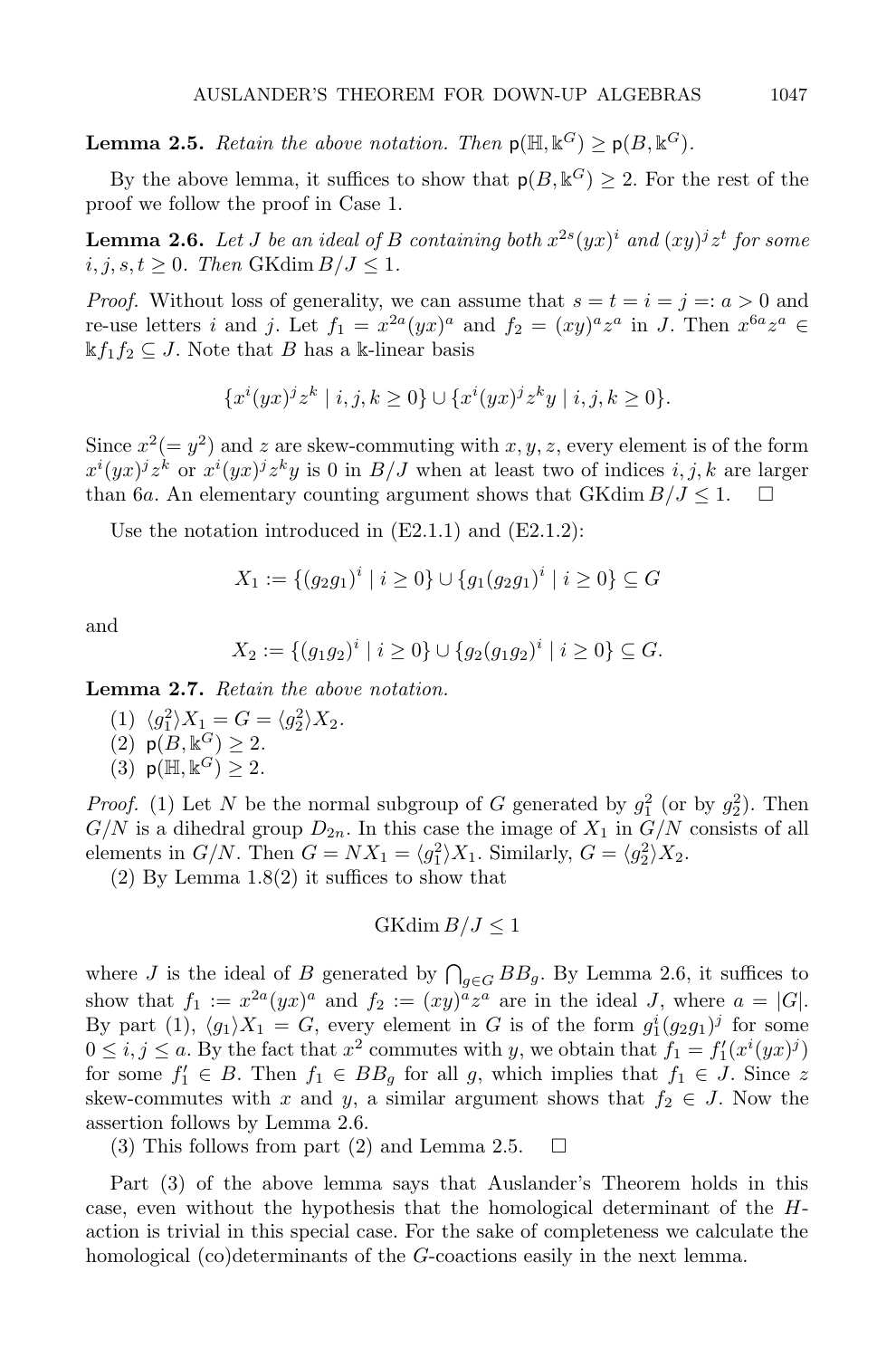**Lemma 2.8.** Suppose a finite group  $G$  coacts on  $A$ .

- (1) If  $A = \mathbb{H}$  and x and y are G-homogeneous with G-degree  $g_1$  and  $g_2$  respectively, then the homological codeterminant of the G-coaction is  $g_1^4$ , which is also  $g_2^4$ .
- (2) If  $A = \mathbb{F}$  and x and y are G-homogeneous with G-degree  $g_1$  and  $g_2$  respectively, then the homological codeterminant of the G-coaction is  $g_1^4$ , which is also  $g_2^4$ .
- (3) Let  $A = \mathbb{D}(\alpha, -1)$ , for  $\alpha \neq 2$ , and  $x = \frac{1}{2}(d+u)$  and  $y = \frac{1}{2}(d-u)$ . By [11, Prop. 1.12(4)], A is generated by x and y and subject to relations

$$
\alpha x^2 y + (-2 - \alpha)xyx + \alpha yx^2 + (2 - \alpha)y^3 = 0,
$$
 (E2.8.1)

$$
(2 - \alpha)x^{3} + \alpha xy^{2} + (-2 - \alpha)yxy + \alpha y^{2}x = 0.
$$
 (E2.8.2)

Suppose that  $G$  is abelian and that  $x$  and  $y$  are  $G$ -homogeneous with  $G$ degree  $g_1$  and  $g_2$  respectively. Then the homological codeterminant of the G-coaction is  $g_1^4$ , which is also  $g_2^4$ .

Proof. Since the proofs are similar to the proof of Lemma 1.5, the details are omitted.  $\square$ 

### 2.3. Case 3: G is abelian

Let G be a finite abelian group and let  $\widehat{G}$  be the character group  $\text{Hom}_{groups}(G, \mathbb{k}^{\times}).$ Since k is algebraically closed of characteristic zero,  $\hat{G}$  is isomorphic to G as an abstract group. As a consequence,  $(\Bbbk G)^*$  is isomorphic to  $\Bbbk G$  as a Hopf algebra.

Let A be a down-up algebra  $\mathbb{D}(\alpha,\beta)$  generated by d and u. Every graded algebra automorphism g of A can be written as a  $2 \times 2$ -matrix with respect to the basis  $\{d, u\}$ . We say g is *diagonal* (respectively, non-diagonal) if its matrix presentation with respect to  $\{d, u\}$  is diagonal (respectively, non-diagonal). When the basis  $\{d, u\}$  is replaced by  $\{d', u'\} = \{c_1d, c_2u\}$  for some  $c_1, c_2 \in \mathbb{k}^\times$ , the matrix presentation of g could change accordingly, but the diagonal property of g will not change. We call this kind of change of basis a scalar base change which we use in the proof of Lemma 2.9.

Let G be a finite abelian group that coacts on A inner-faithfully and homogeneously. This G-coaction on A is equivalent to a  $\hat{G}$ -action on A preserving the Ngrading. Therefore we can consider the  $G$ -action instead of the  $G$ -coaction. The theorem of Auslander was proved for finite group actions on graded noetherian down-up algebras in [5, Thm. 0.6] except for the case  $A = \mathbb{D}(\alpha, -1)$  for  $\alpha \neq 2$ . In fact their proof [5, Proof of Thm. 0.6] works for any diagonal automorphisms of  $\mathbb{D}(\alpha, -1)$ , too, and [13, Prop. 4.6] handles another special class of groups acting on  $A = \mathbb{D}(\alpha, -1)$  for  $\alpha \neq 2$ . In this subsection we prove Auslander's Theorem only for a finite abelian group  $\widehat{G}$  of graded automorphisms of  $\mathbb{D}(\alpha, -1)$  with  $\alpha \neq 2$  that is not all diagonal. Combining with the results in [5], we take care of all abelian groups (including cyclic ones).

Throughout the rest of this subsection let A be  $\mathbb{D}(\alpha, -1)$  for some  $\alpha \neq 2$ . The next lemma classifies all possible finite abelian groups that are not diagonal having trivial homological determinant.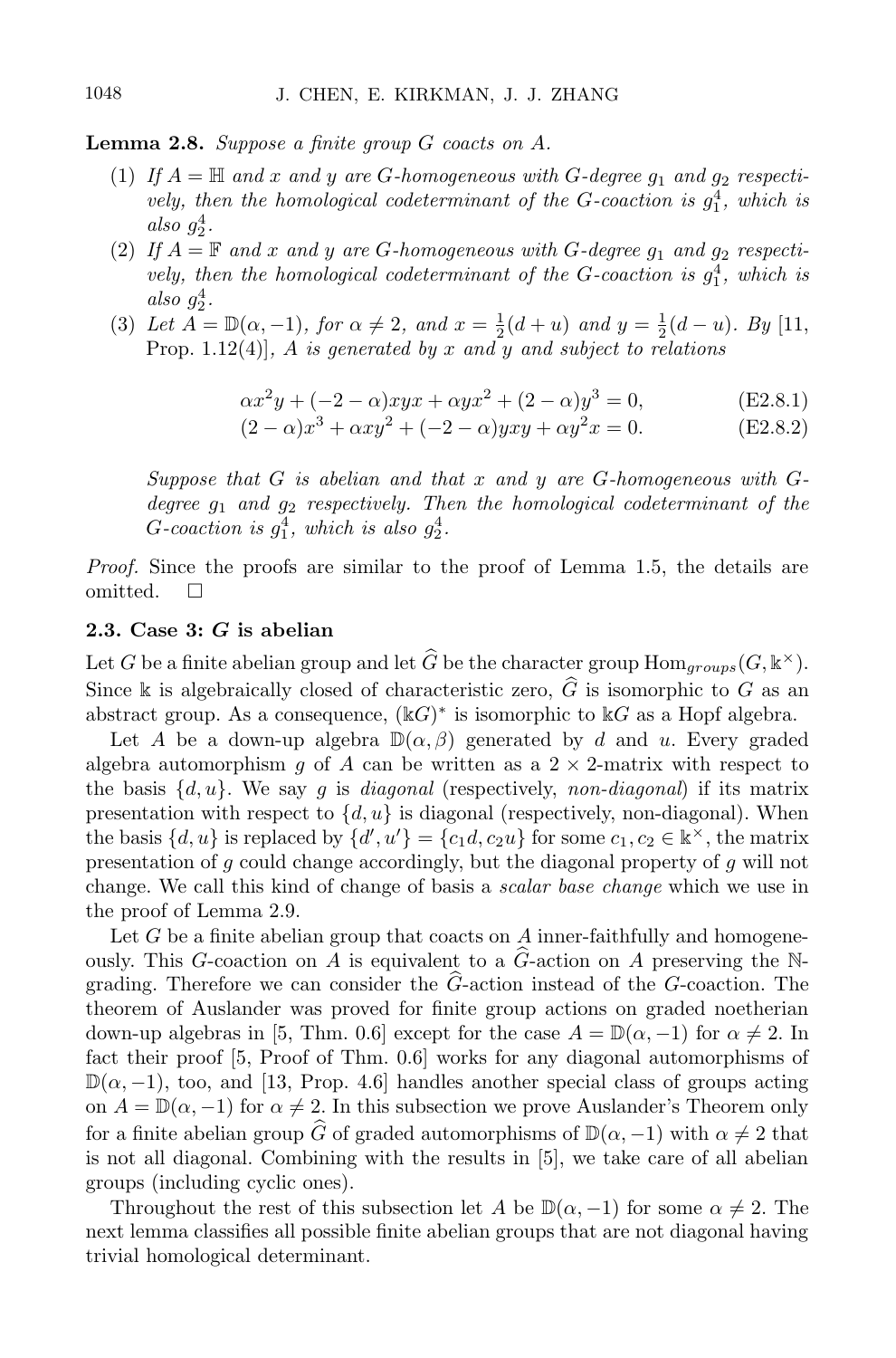**Lemma 2.9.** Consider the following subgroup of  $GL_2(\mathbb{k})$ 

$$
T = \left\{ \begin{pmatrix} a & 0 \\ 0 & a \end{pmatrix}, \begin{pmatrix} 0 & b \\ b & 0 \end{pmatrix} : a, b \in \{\pm 1, \pm i\} \right\}.
$$

The following hold.

- (1) T is an abelian group acting naturally on A, with respect to the basis  $\{d, u\}$ . inner-faithfully and homogeneously with trivial homological determinant.
- (2) Let  $\widehat{G}$  be a finite abelian group acting on A inner-faithfully and homogeneously with trivial homological determinant. If  $\widehat{G}$  contains a non-diagonal matrix, then  $\hat{G}$  is a subgroup of T after a scalar base change.
- (3) Let  $\widehat{G}$  be as in part (2). Then, up to a scalar base change,  $\widehat{G}$  is one of the following:

$$
\left\{ \begin{pmatrix} 1 & 0 \\ 0 & 1 \end{pmatrix}, \begin{pmatrix} 0 & 1 \\ 1 & 0 \end{pmatrix} \right\}, \quad \left\{ \begin{pmatrix} a & 0 \\ 0 & a \end{pmatrix}, \begin{pmatrix} 0 & b \\ b & 0 \end{pmatrix} : a, b \in \{\pm 1\} \right\},\
$$

$$
\left\{ \begin{pmatrix} a & 0 \\ 0 & a \end{pmatrix}, \begin{pmatrix} 0 & b \\ b & 0 \end{pmatrix} : a \in \{\pm 1\}, b \in \{\pm i\} \right\}, \quad \text{or} \quad T.
$$

Proof. (1) This follows by a direct computation.

(2) Suppose that  $f := \begin{pmatrix} a & 0 \\ 0 & d \end{pmatrix}$  $0 \quad d$ ) and  $g := \begin{pmatrix} 0 & b \\ 0 & 0 \end{pmatrix}$  $c \quad 0$ ) are in  $\widehat{G}$ . The commutativity

of G forces  $a = d$ . By [15, Thm. 1.5], the homological determinant of  $\begin{pmatrix} a & 0 \\ 0 & a \end{pmatrix}$  $0 \quad a$  $\big)$  is  $a^4$ . Thus  $a \in {\pm 1, \pm i}$  as  $\hat{G}$  has trivial homological determinant. In other words,  $f \in T$ . After a scalar base change, we may assume that  $b = c$  in the matrix q. By [15, Thm. 1.5], the homological determinant of g (with  $b = c$ ) is  $b<sup>4</sup>$ . Then  $b \in {\{\pm 1, \pm i\}}$  and  $g \in T$ . Now assume that  $\widehat{G}$  contains another non-diagonal automorphism  $h := \begin{pmatrix} 0 & c' \\ c & 0 \end{pmatrix}$  $c \quad 0$ ). Then the equation  $gh = hg$  implies that  $c' = c$ . So  $h \in T$  and  $\widehat{G}$  is a subgroup of T.

(3) This follows by a direct computation.  $\square$ 

Using the classification in Lemma 2.9, we can work out the corresponding coactions. Let  $x = \frac{1}{2}(d+u)$  and  $y = \frac{1}{2}(d-u)$ , or equivalently,  $d = x + y$  and  $u = x - y$ . By the proof of [11, Prop. 1.12(4)], we have the following.

**Lemma 2.10.** Suppose G is a finite abelian group coacting on  $A := \mathbb{D}(\alpha, -1)$ , for  $\alpha \neq 2$ , such that

- (a) the G-coaction has trivial homological codeterminant, and
- (b) the corresponding  $\hat{G}$ -action contains a non-diagonal matrix with respect to the basis  $\{d, u\}.$

Then the following hold.

(1) There are linearly independent elements x and y of  $\mathbb{D}(\alpha, -1)$  of degree one such that

$$
\alpha x^{2}y + (-2 - \alpha)xyx + \alpha yx^{2} + (2 - \alpha)y^{3} = 0,(2 - \alpha)x^{3} + \alpha xy^{2} + (-2 - \alpha)xyy + \alpha y^{2}x = 0
$$

and x and y are G-homogeneous.

(2) Let  $\deg_G x = g_1$ ,  $\deg_G y = g_2$ . Then  $g_1^2 = g_2^2$  and  $g_1^4 = g_2^4 = 1$  in G.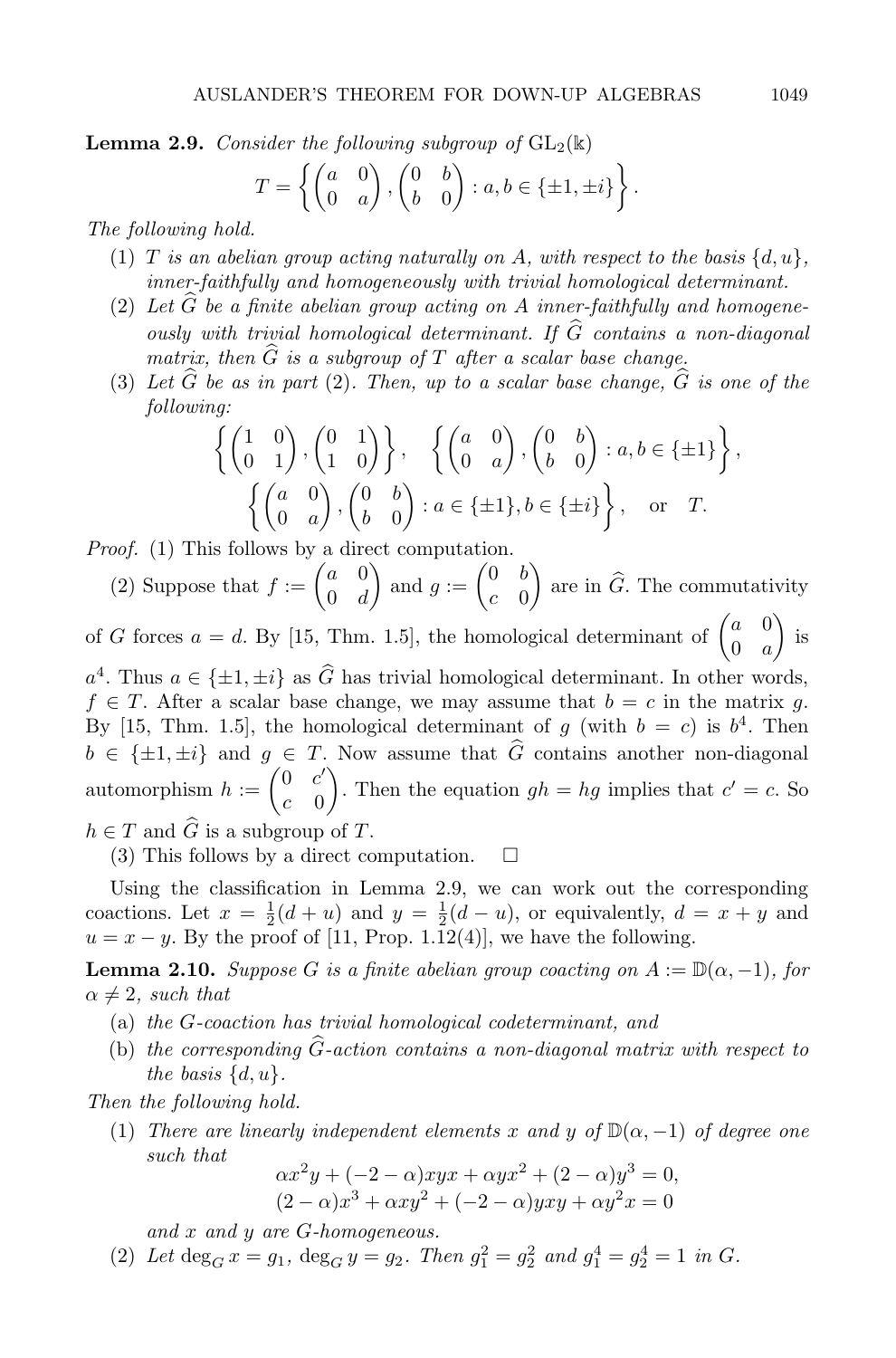*Proof.* (1) A part of the proof appeared in the proof of  $[11, Prop. 1.12]$ , so we give only a sketch of the argument here.

First, the G-action on A has the special forms as listed in Lemma 2.9(3). Using the forms given there, let  $x = \frac{1}{2}(d+u)$  and  $y = \frac{1}{2}(d-u)$ , or  $d = x + y$  and  $u = x - y$ . Then both x and y are  $\hat{G}$ -eigenvectors. This means that both x and y are G-homogeneous in the corresponding G-coaction. The two relations are obtained in the proof of [11, Prop. 1.12] by direct computation, which we will not repeat here.

(2) By the relations and the hypothesis that  $\alpha \neq 2$ , one sees that  $g_1^2 = g_2^2$ . The second assertion is Lemma 2.8(3).  $\Box$ 

Ueyama [24] introduced the notion of a graded isolated singularity, and we recall his definition here. For a graded algebra  $A$ , let grmod  $A$  denote the category of finitely generated graded left A-modules. For a graded finitely generated A-module an element  $x \in M$  is called *torsion* if there exists a positive integer n such that  $A_{\geq n}x = 0$ . The module M is called a *torsion module* if every element of M is torsion. Let tors  $A$  denote the full subcategory of grmod  $A$  consisting of torsion modules. We can then define the quotient category tails  $A = \text{grmod } A/\text{tors } A$ . Following [24], we say that  $A^G$  has a graded isolated singularity if gldim(tails  $A^G$ ) <  $\infty$ . Mori and Ueyama prove that if the Auslander map is an isomorphism, then  $A^G$  has a graded isolated singularity if and only if  $A#G/I$  is finite-dimensional [21, Thm. 3.10]. Examples of graded isolated singularities are of particular interest, since when  $A^{\tilde{G}}$  has a graded isolated singularity, the category of graded CM  $A^{\tilde{G}}$ modules has several nice properties (see [25]).

Next we compute the pertinency for G-coactions.

Lemma 2.11. Retain the hypothesis of Lemma 2.10.

- (1) If  $g_2 = 1$  and  $g_1 \neq 1$  then  $p(A, k^G) = 3$ . As a consequence,  $A^{co \ G}$  has a graded isolated singularity.
- (2) If  $g_2 \neq 1$ ,  $g_1 \neq 1$ ,  $g_1 \neq g_2$ , and  $g_1^2 = g_2^2 = 1$ , then  $p(A, \mathbb{k}^G) \geq 2$ .
- (3) If  $g_1 \neq 1$ ,  $g_1^2 = 1$  and  $g_2 = g_1$ , then  $p(A, \mathbb{k}^G) = 3$ . As a consequence,  $A^{co}$ <sup>G</sup> has a graded isolated singularity.
- (4) If  $g_1^2 \neq 1$ ,  $g_2 = g_1$ , then  $p(A, \mathbb{k}^G) = 3$ . As a consequence,  $A^{co \ G}$  has a graded isolated singularity.
- (5) If  $g_1^2 \neq 1$ , and  $g_2 = g_1^{-1}$ , then  $p(A, \mathbb{k}^G) \geq 2$ .
- (6) If  $\overline{G} = T$ , then  $p(A, \overline{k}^G) \geq 2$ .

*Proof.* Let J be the ideal generated by  $\bigcap_{g \in G} AA_g$  as defined in (E2.1.3).

(1) In this case  $\deg_G x = g_1 \neq 1$  and  $\deg_G y = 1$ . Then

$$
\deg_G x^2 = \deg_G xyx = \deg_G xy^2x = 1.
$$

It is easy to see that  $x^2, xyx, xy^2x \in J$ . By the first relation of  $A, y^3 \in J$ . Thus  $A/J$  is finite-dimensional, or GKdim  $A/J = 0$ . This means that  $p(A, \mathbb{k}^G) = 3$ , and by [4, Cor. 3.8],  $A^{\text{co }G}$  has a graded isolated singularity.

(2) It is easy to check that  $xyx, yxy \in AA_a$  for all  $g \in G$ . So  $xyx, yxy \in J$ . Using relations of  $A$ , we have, in  $A/J$ ,

$$
y3 = ax2y + byx2,
$$
  

$$
y2x = xy2 + cx3
$$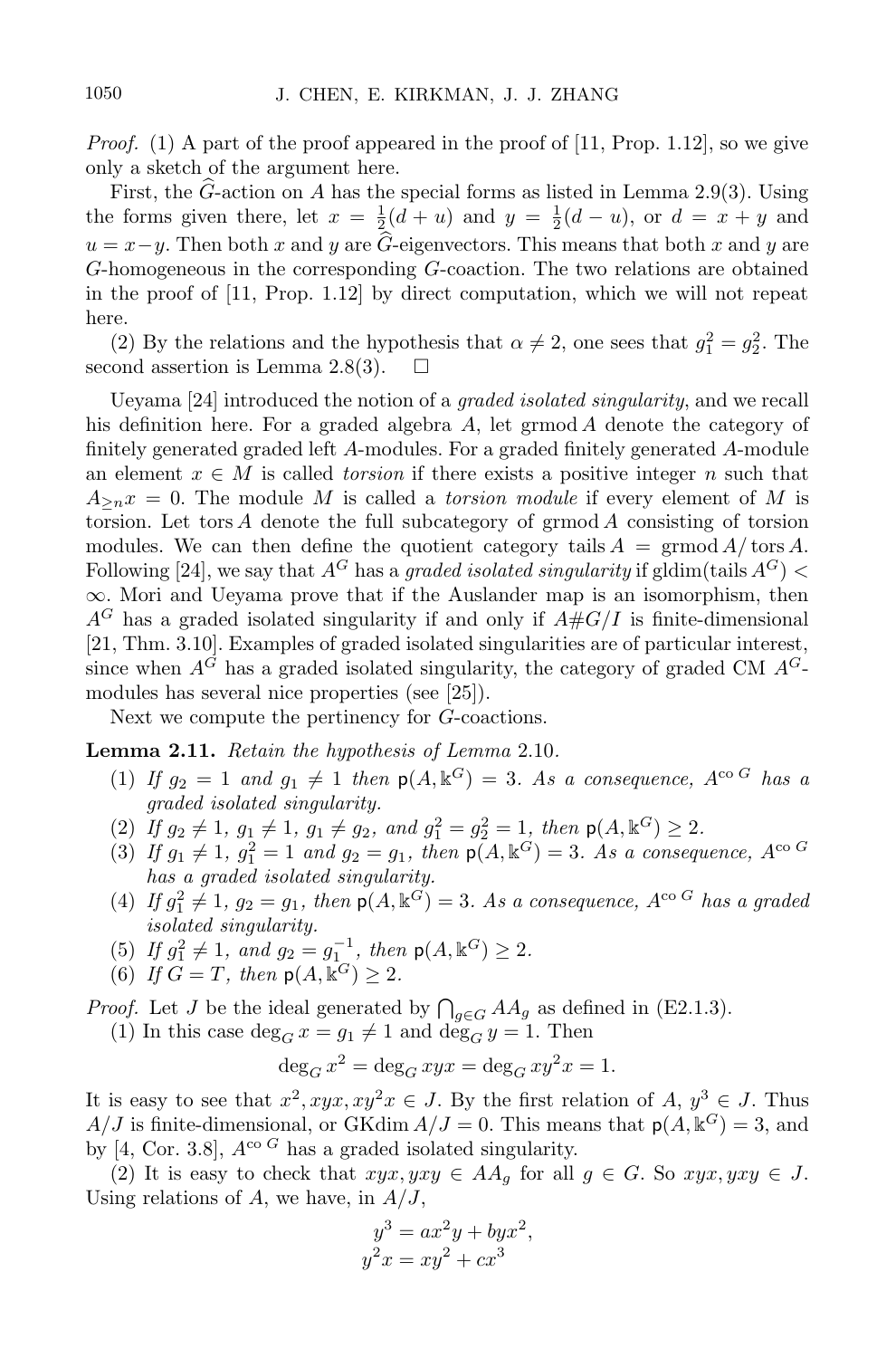for some  $a, b, c \in \mathbb{k}$ . By using Bergman's Diamond Lemma [7] with degree lexicographic monomial order with  $y > x$ ,  $A/J$  has a monomial basis and each of the monomials does not contain subwords  $y^3$ ,  $y^2x$ ,  $xyx$ ,  $yxy$ . This implies that  $A/J$  is spanned by

$$
\{x^i : i \ge 0\} \cup \{yx^i, x^iy, x^iy^2 : i \ge 0\} \cup \{yx^iy, yx^iy^2 : i \ge 0\}.
$$

Thus GKdim  $A/J \leq 1$ , and hence  $p(A, \mathbb{k}^G) \geq 2$ .

 $(3,4)$  In these cases, every monomial of degree 4 is in J. So GKdim  $A/J = 0$  as required.

(5) In this case, one can show that  $x^3 \in J$  as  $\deg_G x$  generates the group G. Similarly, we have  $y^3 \in J$ . Using the relations in A, one sees that, in  $A/J$ ,

$$
x3 = 0,
$$
  
\n
$$
y3 = 0,
$$
  
\n
$$
yx2 = -x2y + axyx,
$$
  
\n
$$
y2x = -xy2 + ayy
$$

for some  $a \in \mathbb{k}$ . By Bergman's Diamond Lemma [7],  $A/J$  is spanned by

$$
\{x^{i}(yx)^{j}y^{k}: 0 \le i, k \le 2, j \ge 0\}.
$$

Therefore GKdim  $A/J \leq 1$  and  $p(A, \mathbb{k}^G) \geq 2$ .

(6) Let  $\{d_7, \ldots, d_1\}$  be an ordered set of elements (possibly with repetitions) in G such that the set  $\{\prod_{s=1}^{7} d_s, \prod_{s=1}^{6} d_s, \cdots, d_2 d_1, d_1\}$  is equal to  $G \setminus \{1\}$ . Suppose  $f_s \in A$  are homogeneous of degree  $d_s$  for all  $s = 1, \ldots, 7$ . By Lemma 1.9(2), the product  $f_7f_6\cdots f_1$  is in J. Using this observation one sees that the following elements are in J:

$$
y^2xy^3x, xyx^3yx, yx^3yx^2, x^3yx^3, x^2yx^3y, yxy^3xy, xy^3xy^2, y^3xy^3.
$$

(The reason for verifying a product of 7 letters is that any subword of these monomials does not have  $G$ -degree 1. This list is all degree 7 monomials in  $J$ .) Using the fact that  $x = \frac{1}{2}(d+u)$  and  $y = \frac{1}{2}(d-u)$ , we obtain the following relation in  $A/J$ :

$$
0 = 27(x3yx3 - y3xy3)
$$
  
= (-2)*u*<sup>7</sup> + lower terms,

or equivalently,

 $u^7$  = lower terms.

In other words, we can write  $u^7$  in terms of terms in lower degree in the lexicographic order. Similarly, by using  $x = \frac{1}{2}(d+u)$  and  $y = \frac{1}{2}(d-u)$ , we calculate the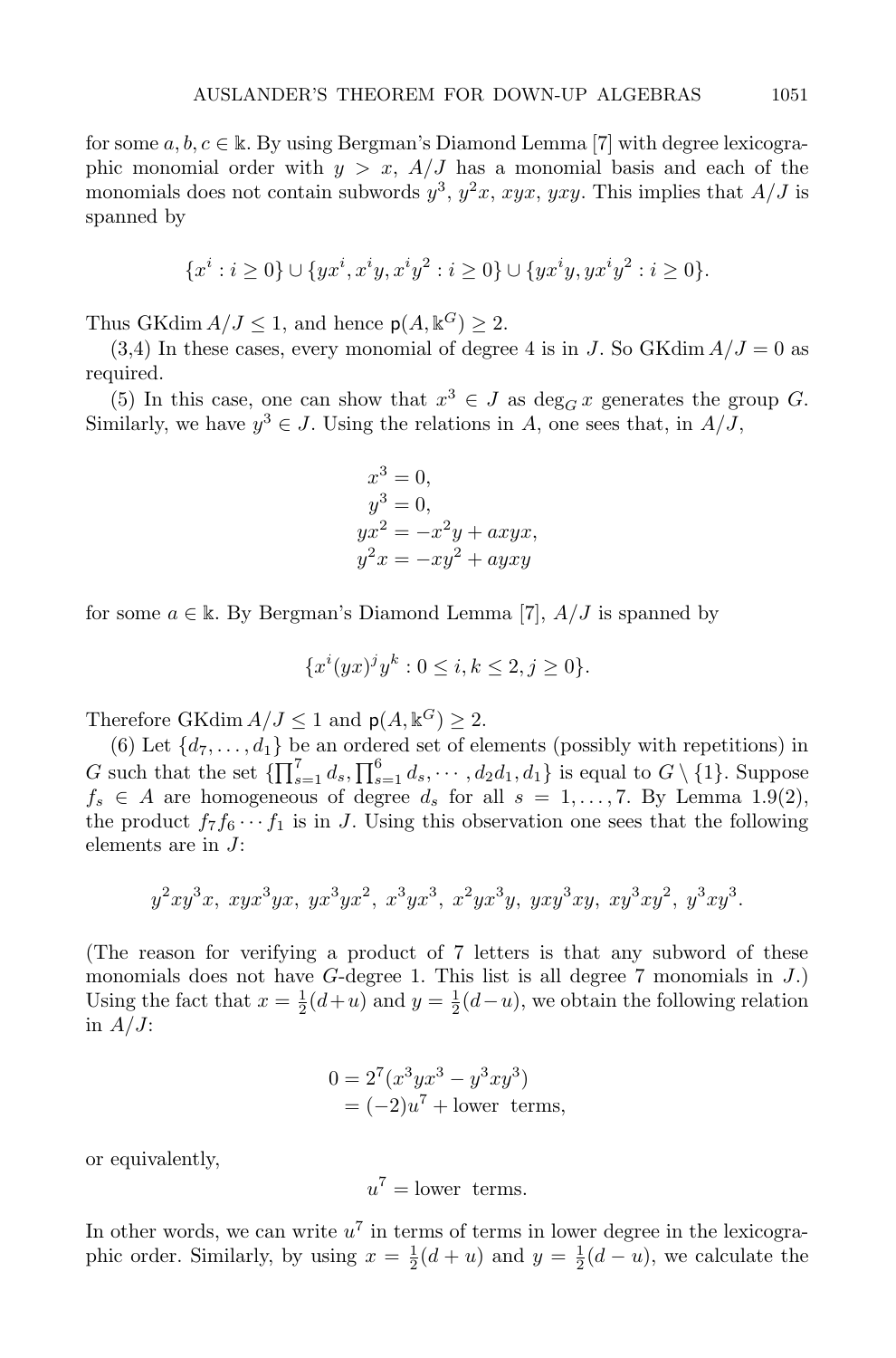following in  $A/J$ :

$$
0 = 27(x3yx3 + y3xy3)
$$
  
= (-2a<sup>5</sup> - 2a<sup>4</sup> + 6a<sup>3</sup> + 8a<sup>2</sup> - 4a - 6)udu<sup>5</sup>  
+ (-2a<sup>6</sup> + 2a<sup>5</sup> + 6a<sup>4</sup> - 6a<sup>3</sup> - 6a<sup>2</sup> + 4a + 2)udududu  
+ lower terms;  

$$
0 = 27(y2xy3x + x2yx3y)
$$
  
= (-2a<sup>5</sup> + 2a<sup>4</sup> + 10a<sup>3</sup> - 4a<sup>2</sup> - 12a + 2)udu<sup>5</sup>  
+ (-2a<sup>6</sup> - 2a<sup>5</sup> + 6a<sup>4</sup> + 6a<sup>3</sup> - 6a<sup>2</sup> - 4a + 2)udududu  
+ lower terms;  

$$
0 = 27(xyx3yx + yxy3xy)
$$
  
= (2a<sup>5</sup> - 2a<sup>4</sup> - 6a<sup>3</sup> + 8a<sup>2</sup> + 4a - 6)udu<sup>5</sup>  
+ (-2a<sup>6</sup> - 2a<sup>5</sup> + 6a<sup>4</sup> + 6a<sup>3</sup> - 6a<sup>2</sup> - 4a + 2)udududu  
+ lower terms;  

$$
0 = 27(yx3yx2 + xy3xy2)
$$
  
= (2a<sup>5</sup> + 2a<sup>4</sup> - 10a<sup>3</sup> - 4a<sup>2</sup> + 12a + 2)udu<sup>5</sup>  
+ (-2a<sup>6</sup> + 2a<sup>5</sup> + 6a<sup>4</sup> - 6a<sup>3</sup> - 6a<sup>2</sup> + 4a + 2)udududu  
+ lower terms;  
lower terms;  

$$
0 = 27(yx
$$

where "lower term" means a linear combination of monomials of degree 7 that have lower degrees than terms appearing in the expression (in this case, udududu) with respect to lexicographic order. Recall that  $a$  is the scalar that appeared in one of the relations of A,

$$
y^3 = ax^2y + byx^2,
$$

see the proof of part (2). If  $a^2 \neq 1$  and  $a^2 \neq 2$ , then by a linear algebra computation, both  $udu^5$  and  $udududu$  can be expressed as "lower terms":

$$
udu^5 = \text{lower terms},
$$
  

$$
udududu = \text{lower terms}.
$$

Since  $u^7$  and *udududu* (and then  $(ud)^4$ ) are equal to lower terms in  $A/J$ , Lemma 1.10(1) implies that GKdim  $A/J \leq 1$ , as required.

If  $a = 1$ , then we have

$$
0 = 27(x3yx3 + y3xy3)
$$
  
= -6du<sup>6</sup> + 8d<sup>3</sup>u<sup>4</sup> - 8d<sup>4</sup>udu + 8d<sup>5</sup>u<sup>2</sup> + 2d<sup>7</sup>;  

$$
0 = 27(y2xy3x + x2yx3y)
$$
  
= -4udu<sup>5</sup> + 2du<sup>6</sup> - 4d<sup>2</sup>udu<sup>3</sup> + 4d<sup>3</sup>u<sup>4</sup> - 4d<sup>3</sup>uduud + 4d<sup>4</sup>udu - 8d<sup>5</sup>u<sup>2</sup> + 2d<sup>7</sup>;  

$$
0 = 27(xyx3yx + yxy3xy)
$$
  
= -2du<sup>6</sup> - 4d<sup>3</sup>u<sup>4</sup> + 2d<sup>7</sup>;  

$$
0 = 27(yx3yx2 + xy3xy2)
$$
  
= 4udu<sup>5</sup> - 2du<sup>6</sup> + 4d<sup>2</sup>udu<sup>3</sup> - 4d<sup>3</sup>uduud + 4d<sup>4</sup>udu - 8d<sup>5</sup>u<sup>2</sup> + 2d<sup>7</sup>.

By a linear algebra computation, we have

$$
d^3(ud)^2 = \text{lower terms.}
$$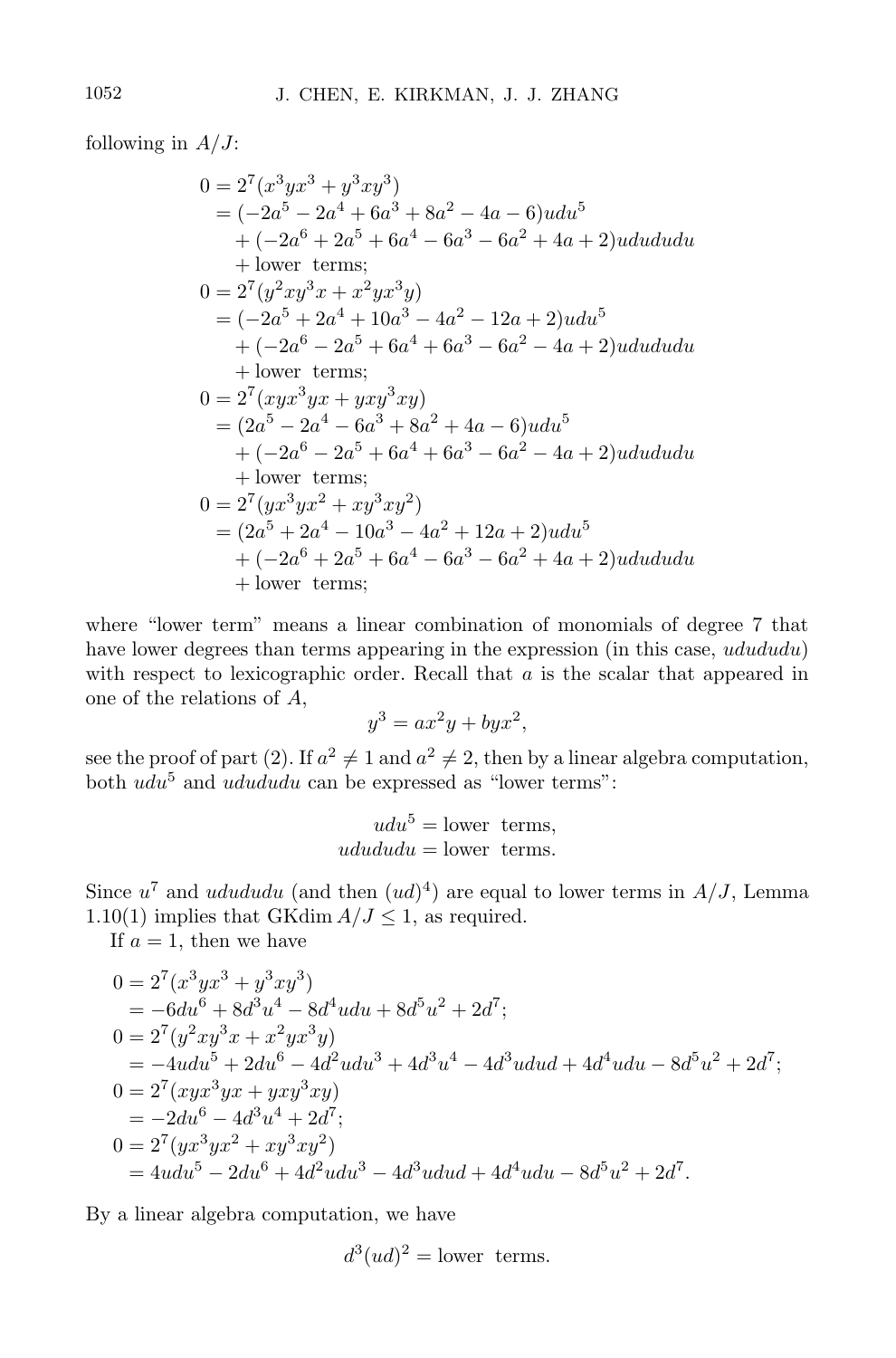Since  $u^7$  and  $d^3(ud)^2$  are equal to lower terms in  $A/J$ , Lemma 1.10(1) implies that GKdim  $A/J \leq 1$ , as required.

If  $a = -1$ , then we have

$$
0 = 2^{7}(x^{3}yx^{3} + y^{3}xy^{3})
$$
  
= 2du<sup>6</sup> - 4d<sup>3</sup>u<sup>4</sup> + 2d<sup>7</sup>;  

$$
0 = 2^{7}(y^{2}xy^{3}x + x^{2}yx^{3}y)
$$
  
= 4udu<sup>5</sup> + 2du<sup>6</sup> - 4d<sup>2</sup>udu<sup>3</sup> - 4d<sup>3</sup>udu + 4d<sup>4</sup>udu + 8d<sup>5</sup>u<sup>2</sup> + 2d<sup>7</sup>;  

$$
0 = 2^{7}(xyx^{3}yx + yxy^{3}xy)
$$
  
= 6du<sup>6</sup> + 8d<sup>3</sup>u<sup>4</sup> - 8d<sup>4</sup>udu - 8d<sup>5</sup>u<sup>2</sup> + 2d<sup>7</sup>;  

$$
0 = 2^{7}(yx^{3}yx^{2} + xy^{3}xy^{2})
$$
  
= -4udu<sup>5</sup> - 2du<sup>6</sup> + 4d<sup>2</sup>udu<sup>3</sup> + 4d<sup>3</sup>u<sup>4</sup> - 4d<sup>3</sup>udu + 4d<sup>4</sup>udu + 8d<sup>5</sup>u<sup>2</sup> + 2d<sup>7</sup>.

By a linear algebra computation, we have

$$
d^3(ud)^2 = \text{lower terms.}
$$

Since  $u^7$  and  $d^3(ud)^2$  are equal to lower terms in  $A/J$ , Lemma 1.10(1) implies that GKdim  $A/J \leq 1$ , as required.

If  $a^2 = 2$ , we need to use a different set of elements in J. By a similar argument as before and by Lemma  $1.9(2)$ , the following elements are in J:

$$
x^3y^3x^3, y^3x^3y^3, y^2xy^3x^3, x^2yx^3y^3, y^3x^3yx^2, x^3y^3xy^2, yxy^3xyx^2, xyx^3yxy^2, \\ y^2xy^3xy^2, x^2yx^3yx^2, yxy^3xy^3, xyx^3yx^3, xy^4yx^3, xy^4xy^3, xy^4xyx^2, yx^4yxy^2.
$$

By a Sage computation, we have, in  $A/J$ ,

$$
0 = 2^{9}(x^{3}y^{3}x^{3} - y^{3}x^{3}y^{3})
$$
  
= (-2)u<sup>9</sup> + (8 + 4a)ududu<sup>5</sup> + (18 + 12a)ududududu + lower terms,  

$$
0 = 2^{9}(y^{2}xy^{3}x^{3} - x^{2}yx^{3}y^{3})
$$
  
= (-2)u<sup>9</sup> + (-4 - 4a)ududu<sup>5</sup> + (-2 - 4a)ududududu + lower terms,  

$$
0 = 2^{9}(y^{3}x^{3}yx^{2} - x^{3}y^{3}xy^{2})
$$
  
= 2u<sup>9</sup> + (-4)ududu<sup>5</sup> + 2ududududu + lower terms,  

$$
0 = 2^{9}(y^{2}xy^{3}xy^{2} - x^{2}yx^{3}yx^{2})
$$
  
= (-2)u<sup>9</sup> + 2ududududu + lower terms.

An easy linear algebra computation shows that

$$
u9 = lower terms,(ud)2u5 = lower terms,(ud)4u = lower terms.
$$

Since  $u^9$  and  $(ud)^4u$  (and then  $(ud)^5$ ) are equal to lower terms in  $A/J$ , Lemma 1.10(1) implies that GKdim  $A/J \le 1$ , as required. This finishes the proof.  $\Box$ 

## 2.4. Case 4:  $A = \mathbb{F}$ , x and y are G-homogeneous

The final case is when  $A = \mathbb{F}$  and the proof is also quite tricky. We start with a result of [11].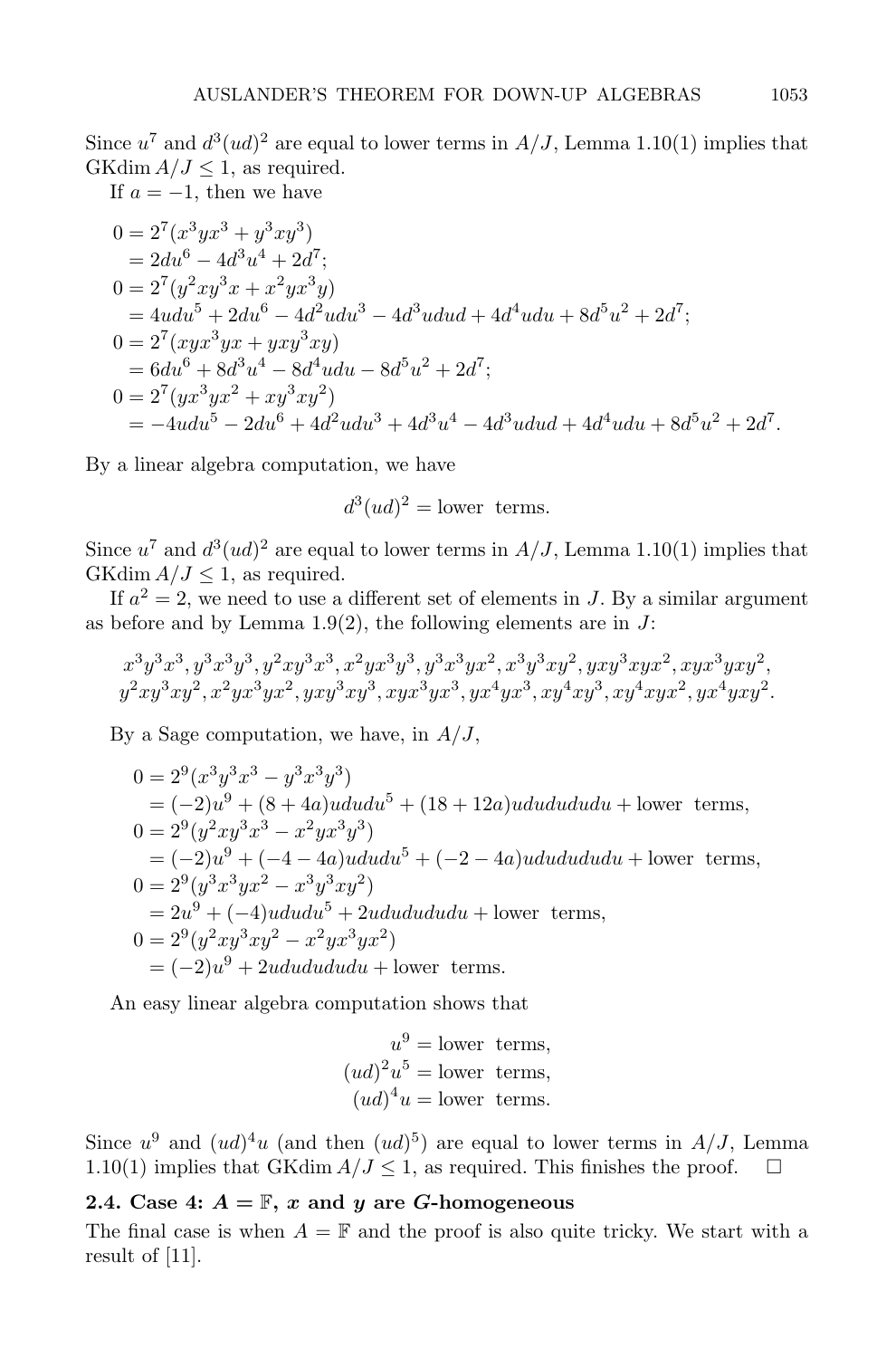**Lemma 2.12** ([11, Lem. 1.6]). Let  $\mathbb{F}$  be generated by x and y and subject to two relations (E2.0.1).

(1) Define an order on monomials by extending  $x < y$  lexicographically. Then we have a complete set of five relations that is the reduction system in the sense of [7, p.180].

$$
y3 = xyx,
$$
  
\n
$$
yxy = x3,
$$
  
\n
$$
y2x3 = xyx2y,
$$
  
\n
$$
yx2yx = x3y2,
$$
  
\n
$$
yx4 = x4y.
$$

(2) We also have the other relations:

$$
y4 = x4,\nyxyx = x4,\nxyxy = y4.
$$

(3) There is a k-linear basis consisting of the monomials of the form

$$
x^{i}(yx^3)^j(yx^2)^{\epsilon}(y^2x^2)^k y^a x^b
$$

where  $i, j, k \geq 0$ ,  $\epsilon$  is either 0 or 1, and

 $(a, b) = (0, 0), (1, 0), (1, 1), (1, 2), (1, 3), (2, 0), (2, 1), (2, 2)$ 

if  $j + \epsilon + k = 0$ ,

 $(a, b) = (1, 0), (1, 1), (1, 2), (1, 3), (2, 0), (2, 1), (2, 2)$ 

if  $j > 0$  and  $\epsilon + k = 0$ , and

$$
(a, b) = (1, 0), (2, 0), (2, 1), (2, 2)
$$

if  $\epsilon + k > 0$ .

Let G be a finite group coacting on  $A := \mathbb{F}$  such that x and y are G-homogeneous. Let  $J$  be defined as in  $(E2.1.3)$ .

**Lemma 2.13.** Suppose there are  $\alpha, \beta, \alpha', \beta' \geq 0$  such that

$$
(yx^3)^{\alpha}(y^2x^2)^{\beta}
$$
 and  $(yx^3)^{\alpha'}(yx^2)(y^2x^2)^{\beta'} \in J$ ,

then GKdim  $A/J \leq 1$ .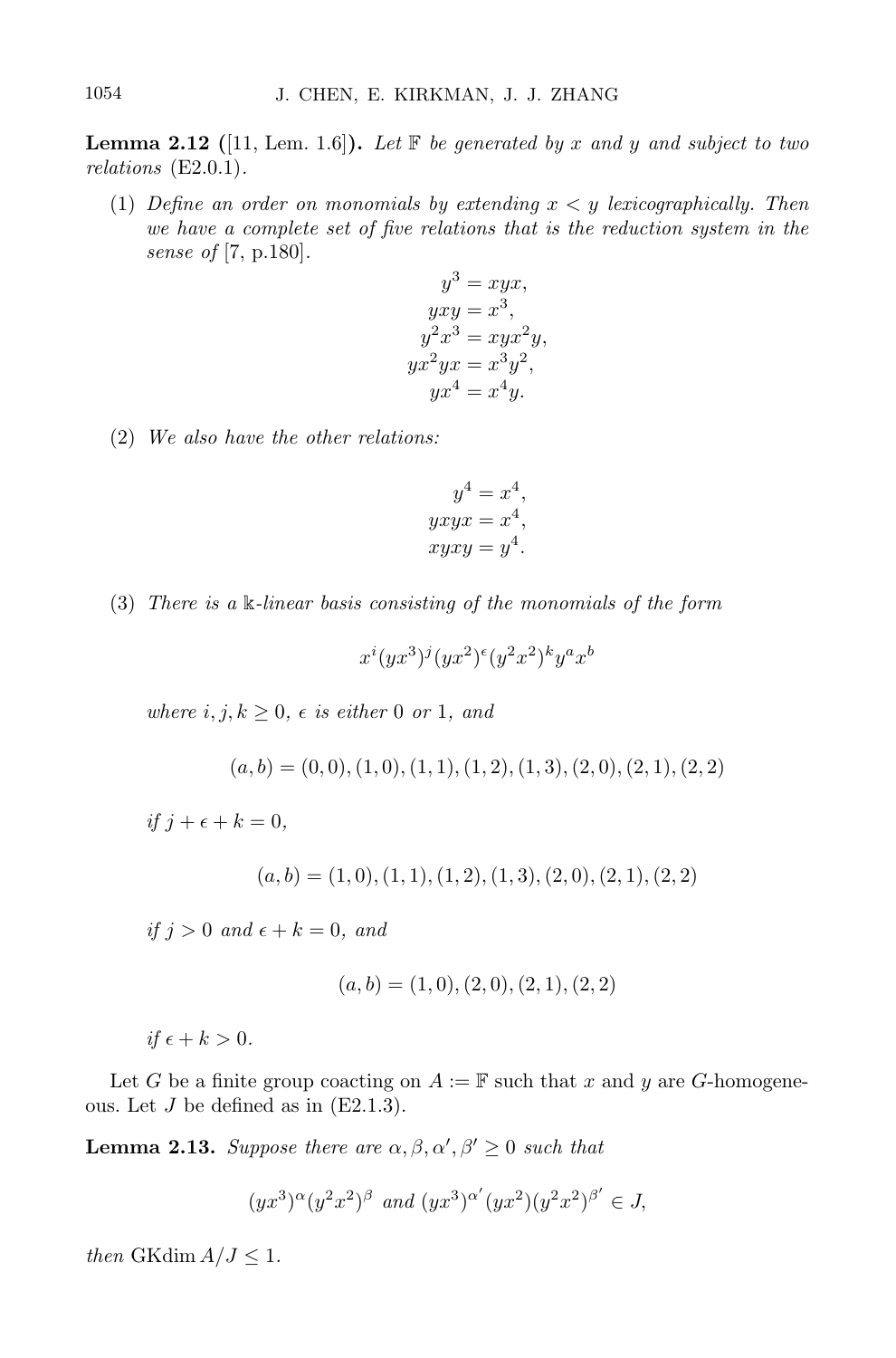*Proof.* We again use the Diamond Lemma [7]. By the fact that  $x^4 = y^4$  is central in A (see Lemma 2.12(2)), there is a monomial f in x and y such that  $f(yx^3)^i(y^2x^2)^k$  $x^{4w}$  for some w. So we have the following equations in  $A/J$ :

$$
x^{4w} = 0,
$$
  
\n
$$
(yx^3)^{\alpha}(y^2x^2)^{\beta} = 0,
$$
  
\n
$$
(yx^3)^{\alpha'}(yx^2)(y^2x^2)^{\beta'} = 0.
$$

Therefore, if there are  $i, j, k$  with  $x^{i}(yx^{3})^{j}(yx^{2})^{i}(y^{2}x^{2})^{k}y^{a}x^{b} \neq 0$  in  $A/J$  for  $(a, b)$ as in Lemma 2.12(b), then there is a uniform bound on at least two of  $\{i, j, k\}$ . Then GKdim  $A/J \le 1$  by [5, (E1.1.6)] and Lemma 2.12(3).  $\Box$ 

The goal of the rest of this subsection is to find some monomials  $(yx^3)^i(y^2x^2)^k$ and  $(yx^3)^{i'}(yx^2)(y^2x^2)^{k'}$  in J. We introduce the following notation. Let

$$
\begin{aligned} X_0 &= x, \\ X_1 &= y. \end{aligned}
$$

We will use  $X_i$  for  $i \in \mathbb{Z}/(2)$ . Let

$$
V_0 = yx^3,
$$
  
\n
$$
V_1 = xyx^2,
$$
  
\n
$$
V_2 = x^2yx,
$$
  
\n
$$
V_3 = x^3y,
$$

and

$$
W_0 = y^2 x^2,
$$
  
\n
$$
W_1 = xy^2 x,
$$
  
\n
$$
W_2 = x^2 y^2,
$$
  
\n
$$
W_3 = yx^2 y.
$$

We will use  $V_i$  and  $W_i$  for  $i \in \mathbb{Z}/(4)$ . The following lemma follows from a direct computation and the relations given in Lemma 2.12.

Lemma 2.14. Retain the above notation.

- (1)  $X_iV_j = V_{j+1}X_i$  and  $X_iW_j = W_{j+1}X_i$  for all  $i \in \mathbb{Z}/(2)$  and  $j \in \mathbb{Z}/(4)$ .
- (2) Elements  $\{V_0, \ldots, V_3, W_0, \ldots, W_3\}$  are pairwise commutative.
- (3) The following relations hold
	- (a)  $V_0V_2 = x^8 = V_1V_3$ .
	- (b)  $W_0 W_2 = x^8 = W_1 W_3$ .
	- (c)  $V_0V_1 = x^4W_0$ .

Now let G be a finite group coacting on  $\mathbb F$  such that x and y are G-homogeneous. We also assume that the G-coaction has trivial homological codeterminant, namely,  $deg_G(x^4) = 1.$  Let

$$
x_i = \deg_G X_i,
$$
  
\n
$$
v_j = \deg_G V_j,
$$
  
\n
$$
w_k = \deg_G W_k
$$

for  $i \in \mathbb{Z}/(2)$  and  $j, k \in \mathbb{Z}/(4)$ . Let N be the subgroup generated by  $\{v_i\}_{i=0}^3 \cup$  $\{w_k\}_{k=0}^3$ . By the lemma above, we have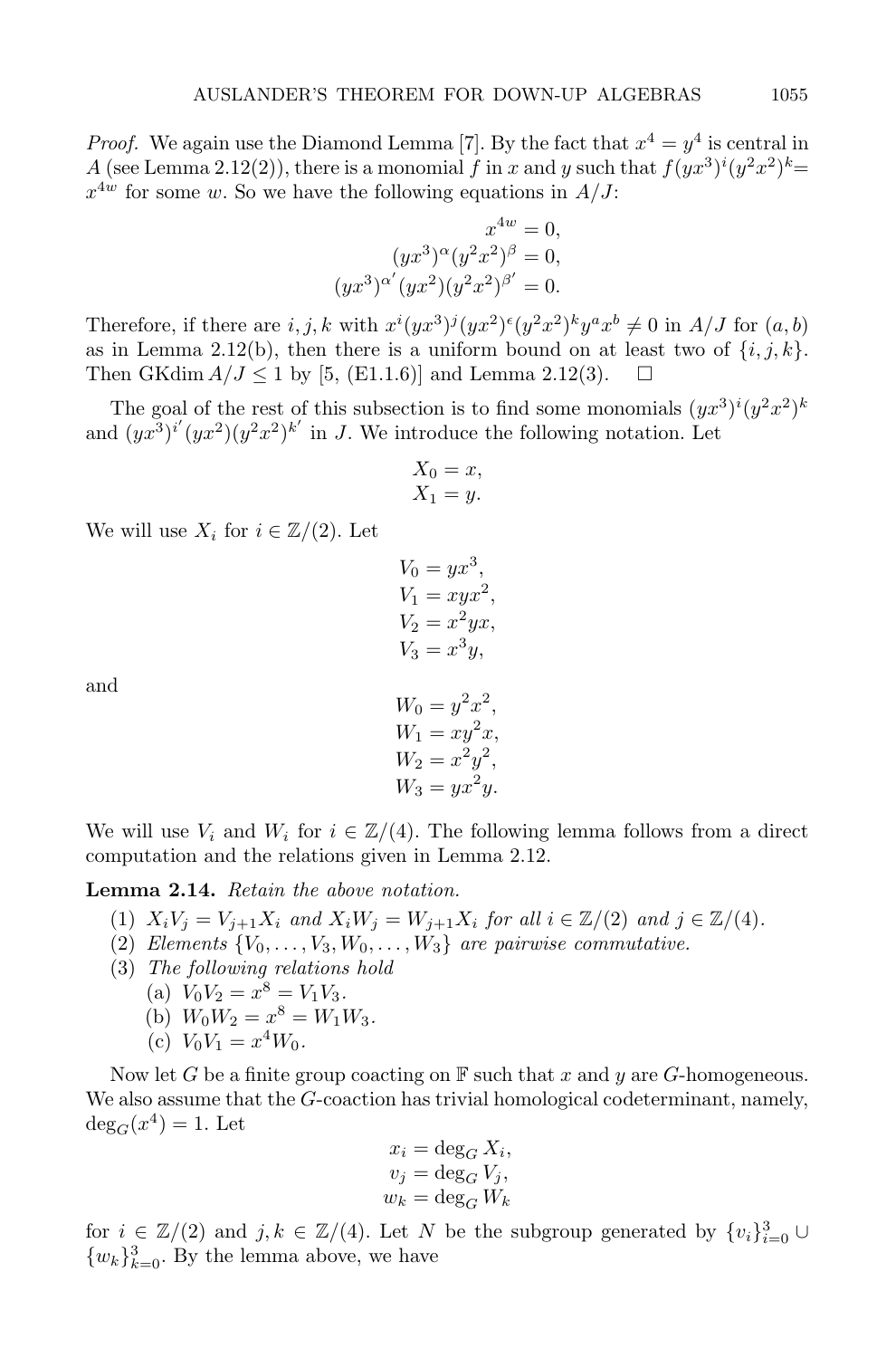Lemma 2.15. Retain the above notation.

- (1) G is generated by  $x_0(=g_1)$  and  $x_1(=g_2)$ .
- (2)  $N$  is an abelian subgroup of  $G$ .
- (3)  $N$  is a normal subgroup of  $G$ .
- (4) N is generated by  $v_0$  and  $v_1$  and  $G/N$  is generated by the image  $\overline{x_0}$  of  $x_0$ ; and  $\overline{x_0} = \overline{x_1}$  in  $G/N$ .
- (5) N is also generated by  $\{v_i, w_j\}$  for any pair  $(i, j)$ .
- (6)  $G = N \cup Nx_{i_1} \cup Nx_{j_1}x_{j_2} \cup Nx_{k_1}x_{k_2}x_{k_3}$  for any fixed  $i_s, j_s, k_s \in \mathbb{Z}/(2)$ .
- (7) Let n be the order of v<sub>0</sub>. For any fixed  $i_s \in \mathbb{Z}/(2)$  and  $j_s, k_s \in \mathbb{Z}/(4)$  for  $s = 1, 2, 3, 4$ , any element in G is a right subword of

$$
v^n_{j_4}w^n_{k_4}x_{i_3}v^n_{j_3}w^n_{k_3}x_{i_2}v^n_{j_2}w^n_{k_2}x_{i_1}v^n_{j_1}w^n_{k_1}.
$$

*Proof.* (1) Since G-coaction is inner-faithful, G is generated by  $\deg_G x$  and  $\deg_G y$ .

- (2) This follows from Lemma 2.14(2).
- $(3)$  This follows from Lemma 2.14(1) and part (1).

(4) Since  $\deg_G x^4 = 1$ ,  $x_0^4 = x_1^4 = 1$ . By Lemma 2.14(3),  $v_2 = v_0^{-1}$ ,  $v_3 = v_1^{-1}$ , and  $w_0 = v_0 v_1$ . It is easy to check from Lemma 2.14(1) that  $w_1 = v_0^{-1} v_1$ ,  $w_2 = v_0^{-1} v_1^{-1}$ and  $w_3 = v_0 v_1^{-1}$ . Therefore N is generated by  $v_0$  and  $v_1$ . It is clear that in  $G/N$ ,  $\overline{x_0} = \overline{x_1}$ . So  $G/N$  is generated by  $\overline{x_0}$ .

(5) By the proof of part (4), we have

$$
\{v_0, v_1, v_2, v_3\} = \{v_0, v_1, v_0^{-1}, v_1^{-1}\}, \n\{w_0, w_1, w_2, w_3\} = \{v_0v_1, v_0^{-1}v_1, v_0^{-1}v_1^{-1}, v_0v_1^{-1}\}.
$$

Therefore N is generated by  $\{v_i, w_j\}$  for any pair  $(i, j)$ .

(6) This follows from the fact that  $\overline{x_0} = \overline{x_1}$  in the quotient group  $G/N$  and that  $G/N \cong \mathbb{Z}/(4)$ .

(7) This follows from parts  $(5,6)$ .  $\Box$ 

We have a version of Lemma 2.15 for monomials in F.

#### Lemma 2.16. Retain the above notation.

(1) For any fixed  $i_s \in \mathbb{Z}/(2)$  and  $j_s, k_s \in \mathbb{Z}/(4)$  for  $s = 1, 2, 3, 4$ , any element in G is the degree of some right subword of

$$
\Phi:=V_{j_4}^n W_{k_4}^n X_{i_3} V_{j_3}^n W_{k_3}^n X_{i_2} V_{j_2}^n W_{k_2}^n X_{i_1} V_{j_1}^n W_{k_1}^n.
$$

As a consequence,  $\Phi \in J$ . (2)  $(yx^3)^{4n}(yx^2)(y^2x^2)^{4n}$  and  $(yx^3)^{4n}(y^2x^2)^{4n+1}$  are elements in J.

Proof. (1) This is a slightly stronger version of Lemma 2.15(7). For example, if an element  $q$  is of the form

$$
v_{j_2}^a w_{k_2}^b x_0 v_{j_1}^n w_{k_1}^n
$$

then we take a right subword of the form  $f := V_{j_2}^a W_{k_2}^b X_0 V_{j_1}^n W_{k_1}^n$ . Since  $V_s$  and  $W_t$  all commute, f is a subword of  $\Phi$ . Clearly,  $\deg_G f = v_{j_2}^a w_{k_2}^b x_0 v_{j_1}^n w_{k_1}^n$ . The consequence follows from Lemma 1.9(1).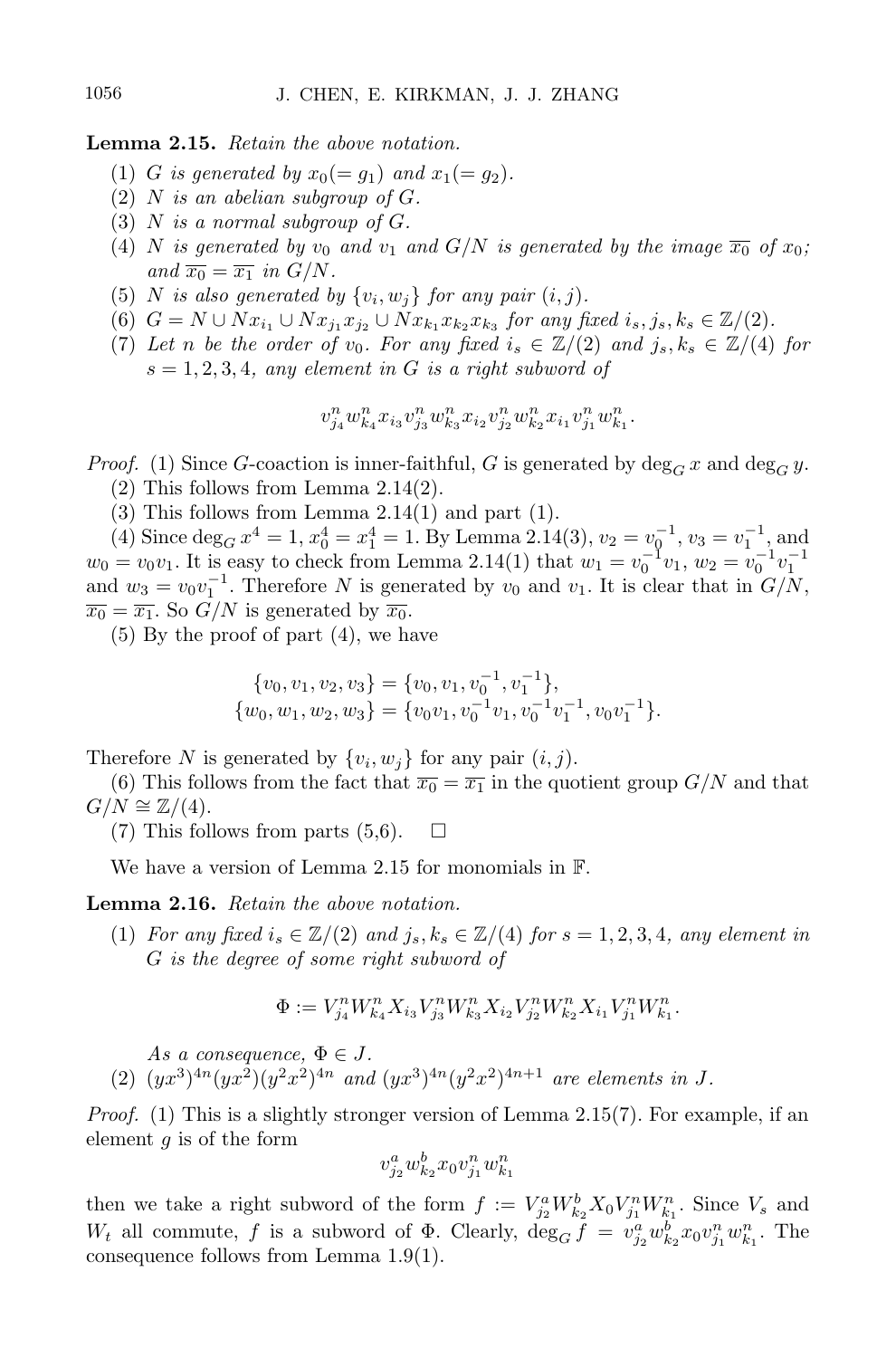(2) By using Lemma 2.14(1),  $\Phi$  equals

$$
V_{j_4}^n V_{j_3+1}^n V_{j_2+2}^n V_{j_1+3}^n X_{i_3} X_{i_2} X_{i_1} W_{k_4-3} W_{k_3-2} W_{k_2-1} W_{k_1}.
$$

By taking  $j_4 = j_3 + 1 = j_2 + 2 = j_1 + 3 = 0$  and  $k_4 - 3 = k_3 - 2 = k_2 - 1 = k_1 = 0$ and  $i_3 = 1$ ,  $i_2 = i_1 = 0$ , we have that

$$
(yx^3)^{4n}(yx^2)(y^2x^2)^{4n} \in J.
$$

By taking  $j_4 = j_3 + 1 = j_2 + 2 = j_1 + 3 = 0$  and  $k_4 - 3 = k_3 - 2 = k_2 - 1 = k_1 = 1$ and  $i_3 = i_2 = 1$  and  $i_1 = 0$ , we have that

$$
(yx^3)^{4n}(y^2x)(xy^2x)^{4n} \in J.
$$

Then  $(yx^3)^{4n}(y^2x^2)^{4n+1} \in J$ .  $\square$ 

Now we can prove the result of this subsection.

**Proposition 2.17.** Retain the notation as in Theorem 0.1. Suppose that  $A = \mathbb{F}$ and x and y are G-homogeneous. Then  $p(A, k^G) \geq 2$ .

*Proof.* Combining Lemma 2.16(2) with Lemma 2.13, GKdim  $A/J \le 1$ . This is equivalent to  $p(A, \mathbb{k}^G) \geq 2$ .  $\Box$ 

Putting all these pieces together we have a proof of Theorem 0.1.

*Proof of Theorem* 0.1. First we assume that  $G$  is abelian (that could be cyclic). If A is not  $\mathbb{D}(\alpha, -1)$  for some  $\alpha \neq 2$ , the assertion follows from [5, Thm. 0.6]. Now we assume that  $A = \mathbb{D}(\alpha, -1)$  for some  $\alpha \neq 2$ . Using notations introduced in subsection 2.3, the character group of G is denoted by  $\widehat{G}$ . If  $\widehat{G}$  acts on A diagonally with respect to the basis  $\{d, u\}$ , then the assertion follows from [5, Proof of Thm. 0.6]. Otherwise,  $\widehat{G}$  contains non-diagonal matrices with respect to the basis  $\{d, u\}$ . In this case the assertion follows from Lemmas 2.9, 2.10 and 2.11. This takes care of the case when  $G$  is abelian.

Next we assume that  $G$  is not abelian. As a consequence,  $G$  is not cyclic, so we can apply Lemma 2.1. Using the classification given in Lemma 2.1, we only need to show the assertion for the first three cases as in the last two cases  $G$  is abelian.

In case Lemma 2.1(1), this is Proposition 2.4. In case Lemma 2.1(2), this is Proposition 2.17. In case Lemma  $2.1(3)$ , this is Lemma  $2.7(3)$ . This finishes the proof.  $\square$ 

#### 3. Examples

We conclude this paper with several examples that indicate the variety of covariant subrings that can be obtained from coactions on down-up algebras, and give some concluding comments.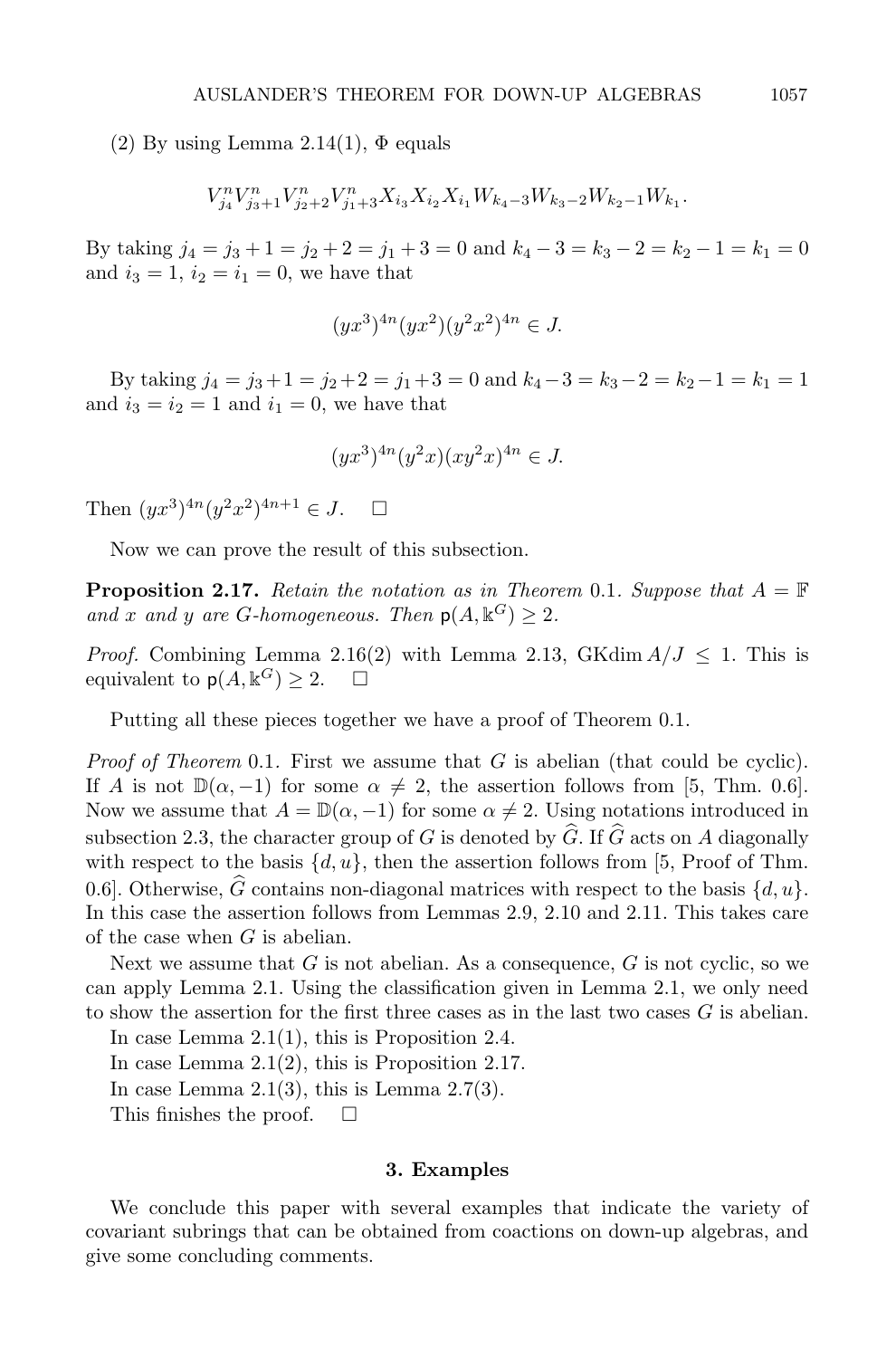**Example 3.1.** A group  $G = \langle a, b \rangle$  coacts on  $\mathbb{D}_{\beta}$ , where  $\deg_G d = a$  and  $\deg_G u =$ b, with trivial homological codeterminant if  $a^2b^2 = 1$  [Lemma 1.5]. One such family of groups is the dihedral groups, for  $n \geq 2$ ,

$$
D_{2n} = \langle a, b \mid a^2 = b^2 = (ba)^n = 1 \rangle.
$$

Each element of  $\mathbb{D}_{\beta}$  can be written as a linear combination of monomials of the form  $d^{i}(ud)^{j}u^{k}$ , and such a monomial is in the identity component of  $\mathbb{D}_{\beta}$  exactly when

$$
a^i(ba)^j b^k = 1.
$$

Clearly  $d^2$  and  $u^2$  are covariants, so it suffices to consider the four cases  $(i, k)$  $(0, 0), (1, 0), (0, 1), (1, 1),$  and it is easy to check that the subring of covariants is generated as a k-algebra by  $d^2$ ,  $u^2$ ,  $(du)^n$ ,  $(ud)^n$ , i.e.

$$
\mathbb{D}_{\beta}^{\text{co }D_{2n}} = \mathbb{k}\langle d^2, u^2, (du)^n, (ud)^n \rangle.
$$

When  $\beta = \pm 1$ ,  $\mathbb{D}_{\pm 1}^{\infty}$  D<sub>2n</sub> is isomorphic to the commutative algebra

$$
\mathbb{D}_{\pm 1}^{\text{co }D_{2n}} \cong \frac{\mathbb{k}[X, Y, Z, W]}{(X^n Y^n - ZW)},
$$

a hypersurface in  $\mathbb{A}^4$ . When  $\beta \neq \pm 1$ , the ring of covariants is a hypersurface in a noncommutative skew polynomial ring in the sense of  $[18,$  Def. 1.3(c)]. For any  $\beta \neq 0$ ,  $\mathbb{D}_{\beta}\# \mathbb{K}^{D_{2n}}$  is a noncommutative quasi-resolution or NQR (a generalization of NCCR) of  $\mathbb{D}_{\beta}^{\text{co}}$   $D_{2n}$  in the sense of [22]. When  $n = 4$ , this example should be compared to [11, Example 2.1], where a different coaction of  $D_8$  (without trivial homological codeterminant) on  $\mathbb{D}_1$  is given; in that example the ring of covariants is a commutative hypersurface in  $\mathbb{A}^4$ , but Auslander's Theorem fails (Remark 1.6(1)).

Next we consider a second coaction on  $\mathbb{D}_{\beta}$ , where the ring of covariants is quite different.

**Example 3.2.** The quaternion group  $G = Q_8$  of order 8 coacts on  $\mathbb{D}_{\beta}$  by deg<sub>G</sub> d = i and  $\deg_G u = k$  with trivial homological determinant (Lemma 1.5). A monomial  $d^{e_1}(ud)^{e_2}u^{e_3}$  has group grade the identity of  $Q_8$  exactly when

$$
i^{e_1}j^{e_2}k^{e_3}=1
$$

holds in  $Q_8$ . It is not hard to check that the covariants are generated by the following 9 monomials:

$$
d^4, u^4, d^2u^2, d^2(ud)^2, (ud)^2u^2,
$$
  

$$
d(ud)u^3 = (du)^2u^2, d^3(ud)u = d^2(du)^2, d(ud)^3u = (du)^4, (ud)^4
$$

.

When  $\beta \neq 0$ ,  $\mathbb{D}_{\beta} \# \mathbb{K}^{Q_8}$  is a noncommutative quasi-resolution (NQR) of the covariant subring  $\mathbb{D}_{\beta}^{\text{co }Q_8}$  in the sense of [22].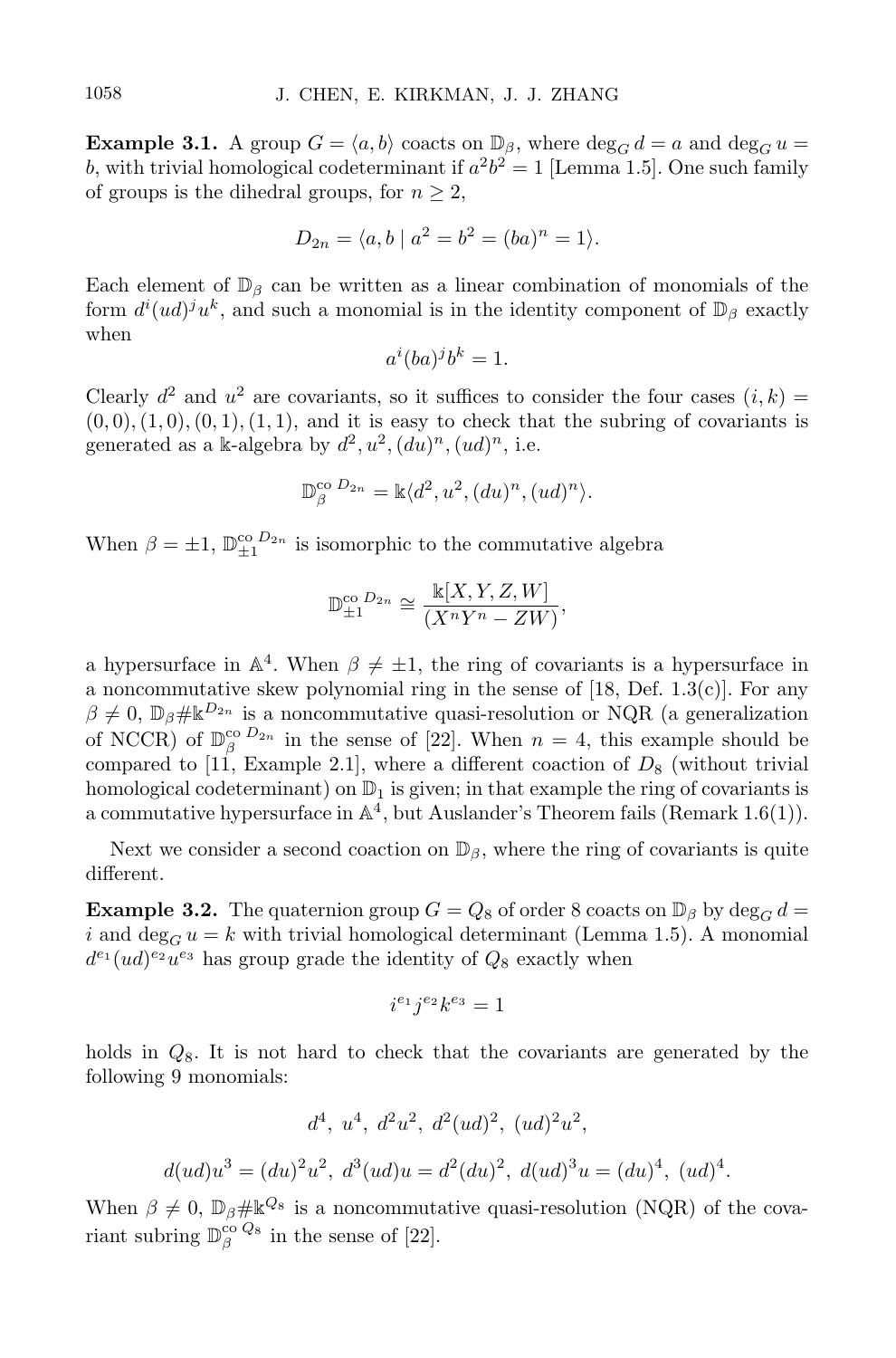Finally we consider the down-up algebra H.

**Example 3.3.** The dihedral groups  $D_{2n}$  coact on  $\mathbb{H}$  homogeneously with trivial homological codeterminant, although our proof of Auslander's Theorem holds for any group coaction in this case (see Lemma 2.7 and the comments after that). Suppose that  $G := D_{2n} = \langle a, b \mid a^2 = b^2 = 1 = (ab)^n \rangle$  and that  $\deg_G x = a$  and  $\deg_G y = b$ . The relations in  $\mathbb{H}$  (E2.0.2) can be written as

$$
(x2 - y2)y = -y(x2 - y2),
$$
  
\n
$$
x(x2 - y2) = -(x2 - y2)x,
$$

and hence  $x^2 - y^2$  is a normal element of  $\mathbb{H}$ , and, moreover, xy and yx commute with  $y^2 - x^2$ . It is clear that  $x^2$  and  $y^2$  are covariants under this action, and that  $\mathbb{H}/(x^2-y^2) \cong \mathbb{k}\langle x,y\rangle/(x^2-y^2)$ . Since  $x^2-y^2$  is also a normal element of  $\mathbb{H}^{\text{co }D_{2n}}$ , we obtain that

$$
\frac{\mathbb{H}^{\text{co }D_{2n}}}{(x^2-y^2)} \cong \left(\frac{\Bbbk\langle x,y\rangle}{(x^2-y^2)}\right)^{\text{co }D_{2n}}.
$$

It follows that the generators of  $\mathbb{H}^{\infty}$   $D_{2n}$  are the 4 elements

$$
x^2
$$
,  $y^2$ ,  $(yx)^n$ ,  $x(yx)^{n-1}y = (xy)^n$ .

Next we show that  $\mathbb{H}^{\infty}$   $^{D_{2n}}$  is a hypersurface [18, Def. 1.3(c)] in an iterated Ore extension that is an AS-regular algebra of dimension 4.

Multiplying the relation  $x^2y + yx^2 - 2y^3 = 0$  by y on each side and subtracting gives the relation  $x^2y^2 - y^2x^2 = 0$ . We next give a number of relations in H; note that the defining relations of  $\mathbb H$  are symmetric in x and y, so the relations with x and y interchanged also hold. It is easy to check the following relation

$$
x^2y - yx^2 = 2y(y^2 - x^2);
$$

multiplying by  $x$  on left gives:

$$
[x2, (xy)] = 2xy(y2 - x2) = (y2 - x2)(2xy).
$$

Similarly

$$
[y^2, (xy)] = 2xy(y^2 - x^2).
$$

Inductively one can show that

$$
[y^2, (xy)^n] = 2n(xy)^n(y^2 - x^2).
$$

Further

$$
(yx)(xy) = y^2(y^2 + (y^2 - x^2)),
$$

and inductively we get

$$
(yx)^n (xy)^n
$$
  
=  $y^2(y^2 + (y^2 - x^2))(y^2 + 2(y^2 - x^2))(y^2 + 3(y^2 - x^2)) \cdots (y^2 + (2n - 1)(y^2 - x^2)).$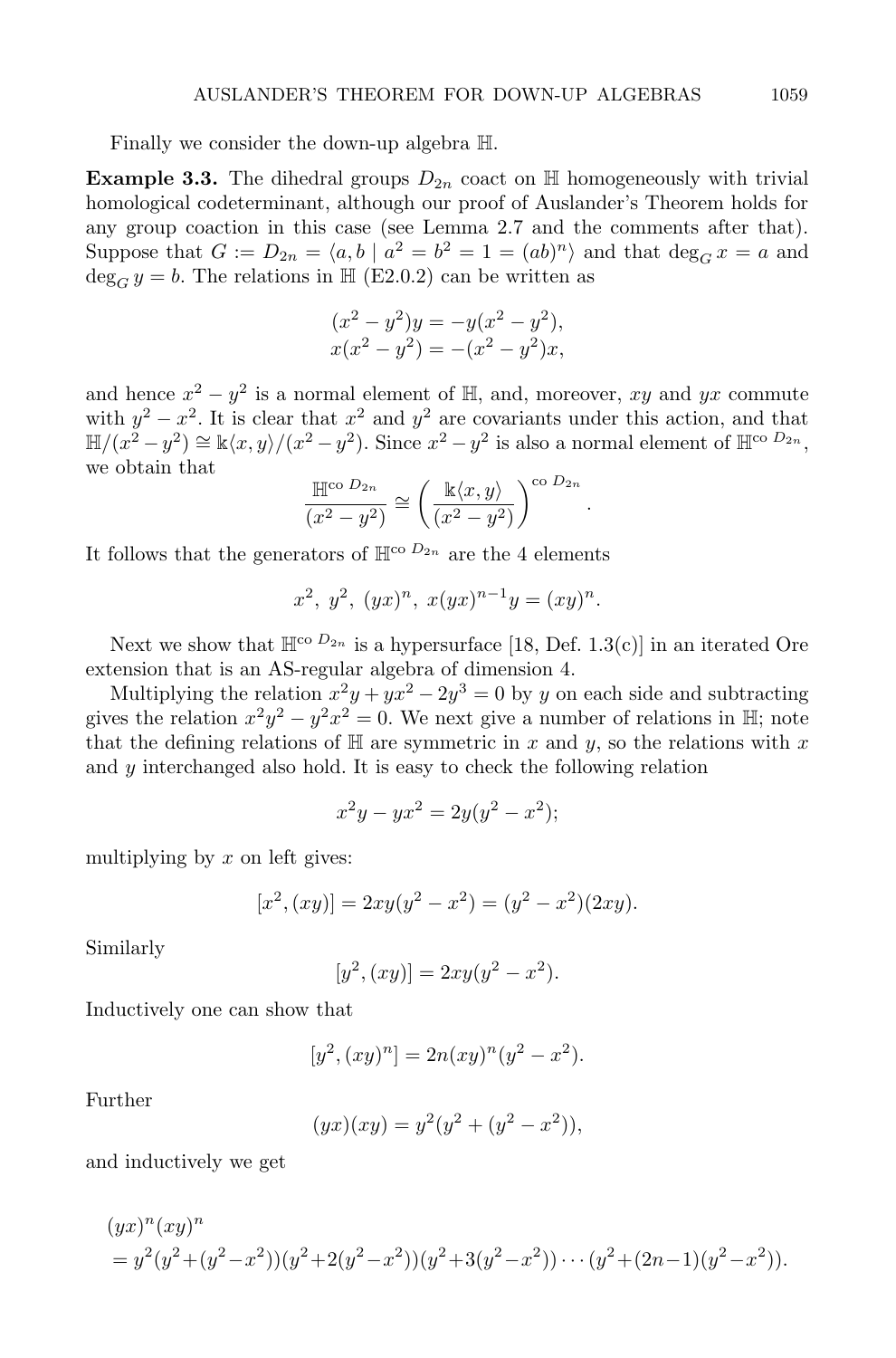Let the right side of the above equation be denoted by  $w(x^2, y^2)$ . We claim that the subalgebra generated by  $x^2$ ,  $y^2$ ,  $(yx)^n$ ,  $(xy)^n$  is a generalized Weyl algebra (or ambiskew polynomial ring, as in [14]), i.e., it is an iterated Ore algebra modulo one relation.

To simplify notation, let  $X = x^2$ ,  $Y = y^2$ ,  $Z^+ = (yx)^n$ ,  $Z^- = (xy)^n$ . From the relations above we have the following relations:

$$
XY = YX,
$$
  
\n
$$
Z^{+}X = (X + 2n(Y - X))Z^{+},
$$
  
\n
$$
Z^{+}Y = (Y + 2n(Y - X))Z^{+}.
$$

In this notation  $Z^+Z^- = w(X,Y)$  and  $Z^-Z^+ = w(Y,X)$ . Let B be the algebra generated by  $X, Y, Z^+$  defined by the first three relations above. Then B is the Ore extension  $\mathbb{k}[X,Y][Z^+;\sigma]$ , where  $\sigma$  is the automorphism of  $\mathbb{k}[X,Y]$  given by  $\sigma(X) = X + 2n(Y - X)$  and  $\sigma(Y) = Y + 2n(Y - X)$ . Adjoining Z<sup>-</sup> to B adds the following three relations:

$$
Z^{-}X = (X - 2n(Y - X))Z^{-},
$$
  
\n
$$
Z^{-}Y = (Y - 2n(Y - X))Z^{-},
$$
  
\n
$$
Z^{-}Z^{+} = Z^{+}Z^{-} - f(X,Y).
$$

where  $f(X,Y) = w(X,Y) - w(Y,X) \in \mathbb{k}[X,Y]$ . One checks that  $\sigma^{-1}(X) = X$  $2n(Y - X), \sigma^{-1}(Y) = Y - 2n(Y - X)$  and  $\sigma^{-1}(Z^+) = Z^+$  defines an algebra automorphism of B. Define the map  $\delta$  on B, by  $\delta(X) = \delta(Y) = 0$  and  $\delta(Z^+) =$  $-f(X, Y)$ . One checks that  $\delta$  extends to a  $\sigma^{-1}$ -skew derivation of B, preserving the three relations defining  $B$ . Hence we have

$$
\mathbb{H}^{\text{co }D_{2n}} \cong \frac{\mathbb{k}[X,Y][Z^+;\sigma][Z^-;\sigma^{-1},\delta]}{(Z^+Z^--w(X,Y))},
$$

and  $\mathbb{H}^{\infty}$  D<sub>2n</sub> is a hypersurface [18, Def. 1.3(c)] in an AS-regular algebra of dimension 4, with Hilbert series

$$
\frac{1-t^{4n}}{(1-t^2)^2(1-t^{2n})^2}.
$$

Down-up algebras have no reflections [19, Prop. 6.4], so we would expect Auslander's Theorem to hold for all finite group actions; this has been proved for almost all finite group actions, except for some finite groups acting on  $\mathbb{D}(\alpha, -1)$  for  $\alpha \neq 2$ (abelian groups with trivial homological determinant are covered by Theorem 0.1). Theorem 0.1 also covers finite group coactions with trivial homological determinant, and we have shown Theorem 0.1 does not hold for all group coactions  $(Remark 1.6(1))$ . It remains to examine actions by other Hopf algebras on down-up algebras.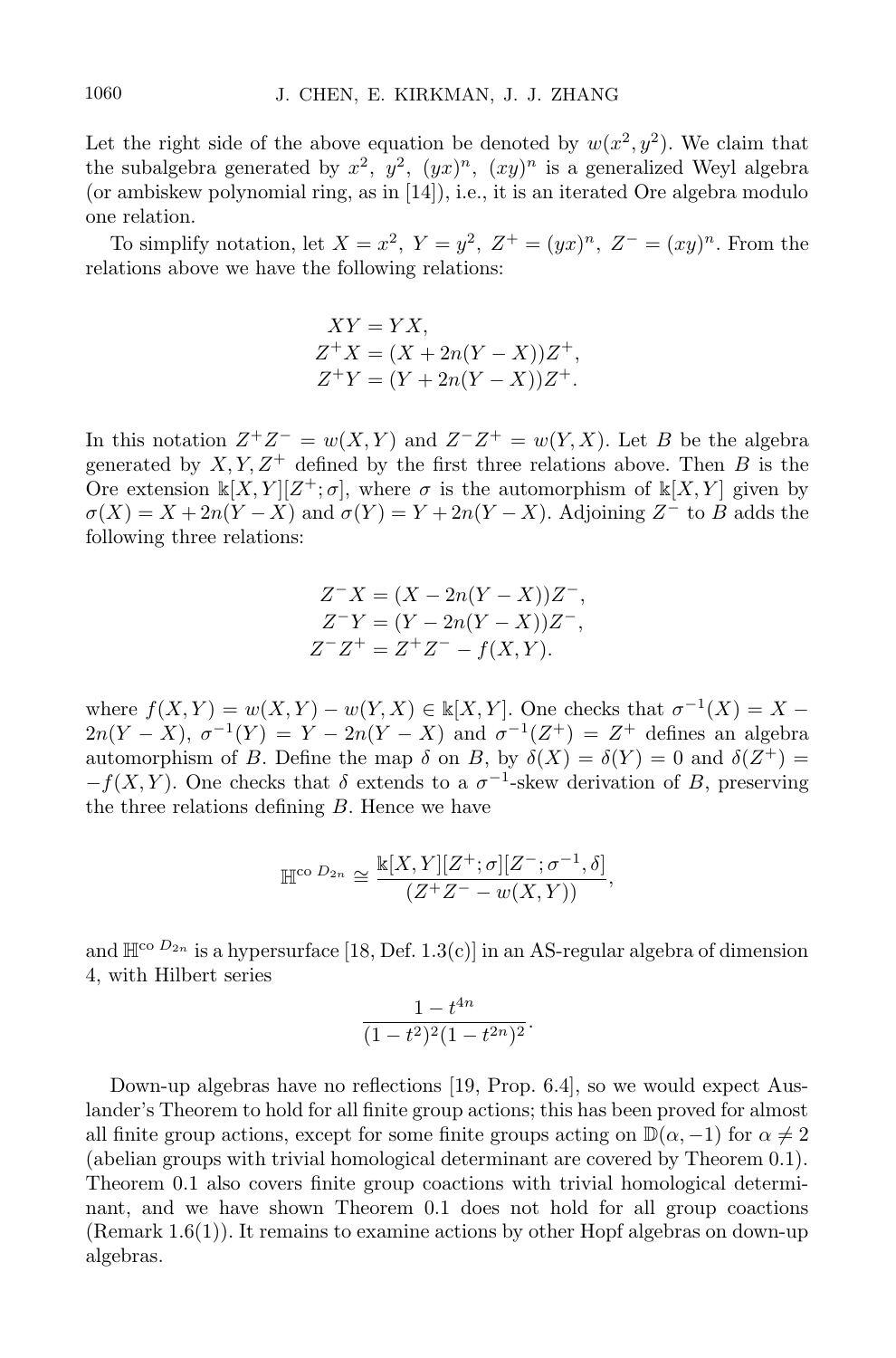#### References

- [1] M. Artin, W. F. Schelter, Graded algebras of global dimension 3, Adv. in Math. 66 (1987), no. 2, 171–216.
- [2] M. Artin, J. J. Zhang, Noncommutative projective schemes, Adv. Math. 109 (1994), 228–287.
- [3] M. Auslander, On the purity of the branch locus, Amer. J. Math. 84 (1962), 116–125.
- [4] Y.-H. Bao, J.-W. He, J. J. Zhang, Pertinency of Hopf actions and quotient categories of Cohen-Macaulay algebras, to appear in J. Noncommut. Geom., arXiv:1603.02346 (2016).
- [5] Y.-H. Bao, J.-W. He, J. J. Zhang, Noncommutative Auslander theorem, Trans. Amer. Math. Soc. **370** (2018), no. 12, 8613-8638.
- [6] G. Benkart, T. Roby, Down-up algebras, J. Algebra 209 (1998), 305–344. Addendum, J. Algebra 213 (1999), no. 1, 378.
- [7] G. M. Bergman, The diamond lemma for ring theory, Adv. Math. 29 (1978), no. 2, 178–218.
- [8] K. Chan, E. Kirkman, C. Walton, J. J. Zhang, Quantum binary polyhedral groups and their actions on quantum planes, J. Reine Angew. Math. 719 (2016), 211–252.
- [9] K. Chan, E. Kirkman, C. Walton, J. J. Zhang, McKay Correspondence for semisimple Hopf actions on regular graded algebras I, J. Algebra  $508$  (2018), 512–538.
- [10] K. Chan, E. Kirkman, C. Walton, J. J. Zhang, McKay Correspondence for semisimple Hopf actions on regular graded algebras  $II, J.$  Noncommut. Geom. 13 (2019), no. 1, 87–114.
- [11] J. Chen, E. Kirkman, J. J. Zhang, Rigidity of down-up algebras with respect to finite group coactions, J. Pure Applied Algebra 221 (2017), 3089–3103.
- [12] J. Gaddis, E. Kirkman, W.F. Moore, R. Won, Auslander's Theorem for permutation actions on noncommutative algebras, Proc. Amer. Math. Soc. 147 (2019), no. 5, 1881–1896.
- [13] J.-W. He, Y. Zhang, Local cohomology associated to the radical of a group action on a noetherian algebra, Israel J. Math. 231 (2019), no. 1, 303–342.
- [14] D. A. Jordan, Down-up algebras and ambiskew polynomial rings, J. Algebra 228 (2000), no. 1, 311–346.
- [15] E. Kirkman, J. Kuzmanovich, Fixed subrings of Noetherian graded regular rings, J. Algebra 288 (2005), no. 2, 463–484.
- [16] E. Kirkman, J. Kuzmanovich, J. J. Zhang, Gorenstein subrings of invariants under Hopf algebra actions, J. Algebra 322 (2009), no. 10, 3640–3669.
- [17] E. Kirkman, J. Kuzmanovich, J. J. Zhang, Invariant theory of finite group actions on down-up algebras, Transform. Groups 20 (2015), no. 1, 113–165.
- [18] E. Kirkman, J. Kuzmanovich, J. J. Zhang, Noncommutative complete intersections, J. Algebra 429 (2015), 253–286.
- [19] E. Kirkman, J. Kuzmanovich, J. J. Zhang, Rigidity of graded regular algebras, Trans. Amer. Math. Soc. 360 (2008), no. 12, 6331–6369.
- [20] E. Kirkman, I. Musson, D. Passman,Noetherian down-up algebras, Proc. Amer. Math. Soc. **127** (1999), 3161–3167.